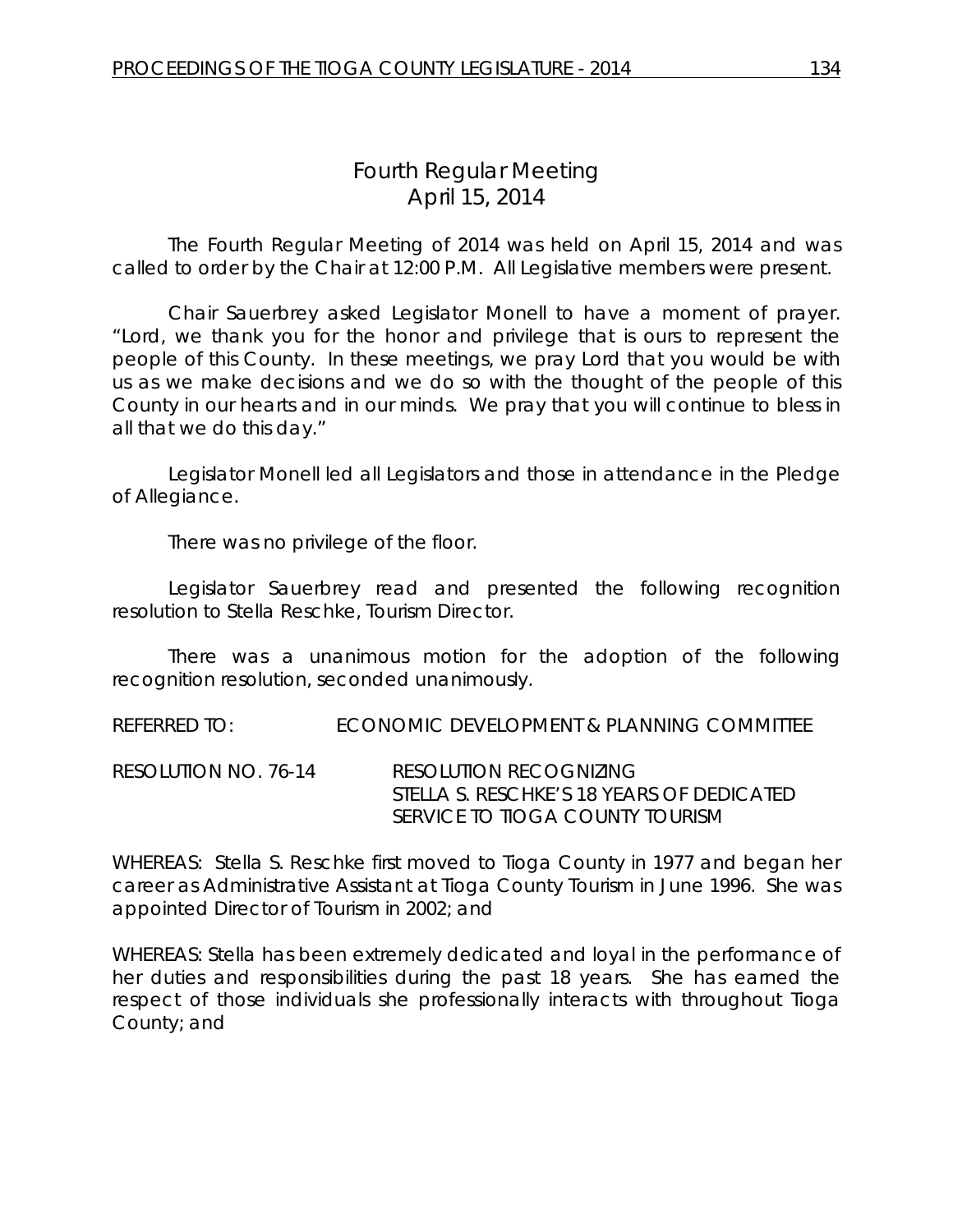WHEREAS: Stella was very instrumental as Director of Tourism in bringing new events and attractions to Tioga County. She initiated such events including Bike Tioga, Lights on the River, Strawberry Festival 5K Run, Snowzilla 8K Run, Strawberry Festival Friday Night Block Party and Tioga Journeys Bus and Walking Tours. She originated and/or assisted on such projects including the Riverwalk Interpretive Signage, the Owego Self-guided Cell Phone Walking Tour, the Badass Bike Tours of Southern Finger Lakes, Trails of Tioga brochure, Leaf Peeping Guide, and Historic Owego Marketplace brochure, creating and promoting tourism attractions for Tioga County. Stella worked closely with the LDC and provided support to all tourism entities; and

WHEREAS: Stella received many awards such as the "Best County Travel Guide" in 2004, "Preserve America" designation to Owego in 2008, "The Coolest Small Town" in 2009, and an Exceptional Merit award for "Prettiest Painted Places in America" in 2012; and

WHEREAS: Stella will be retiring on April 25, 2014; therefore be it

RESOLVED: That the Tioga County Legislature, on its own behalf, as well as on behalf of the citizens and tourism businesses of Tioga County, express sincere gratitude to Stella Reschke for her 18 years of dedicated and loyal service to the residents of Tioga County; and be it further

RESOLVED: That this resolution be spread upon the minutes of this meeting and a certified copy be presented to this outstanding employee, Stella S. Reschke.

# ROLL CALL VOTE

Unanimously Yes – Legislators Monell, Sauerbrey, Roberts, Standinger, Sullivan, Weston, Case, Hollenbeck, and Huttleston.

No – None.

Absent – None.

RESOLUTION ADOPTED UNANIMOUSLY.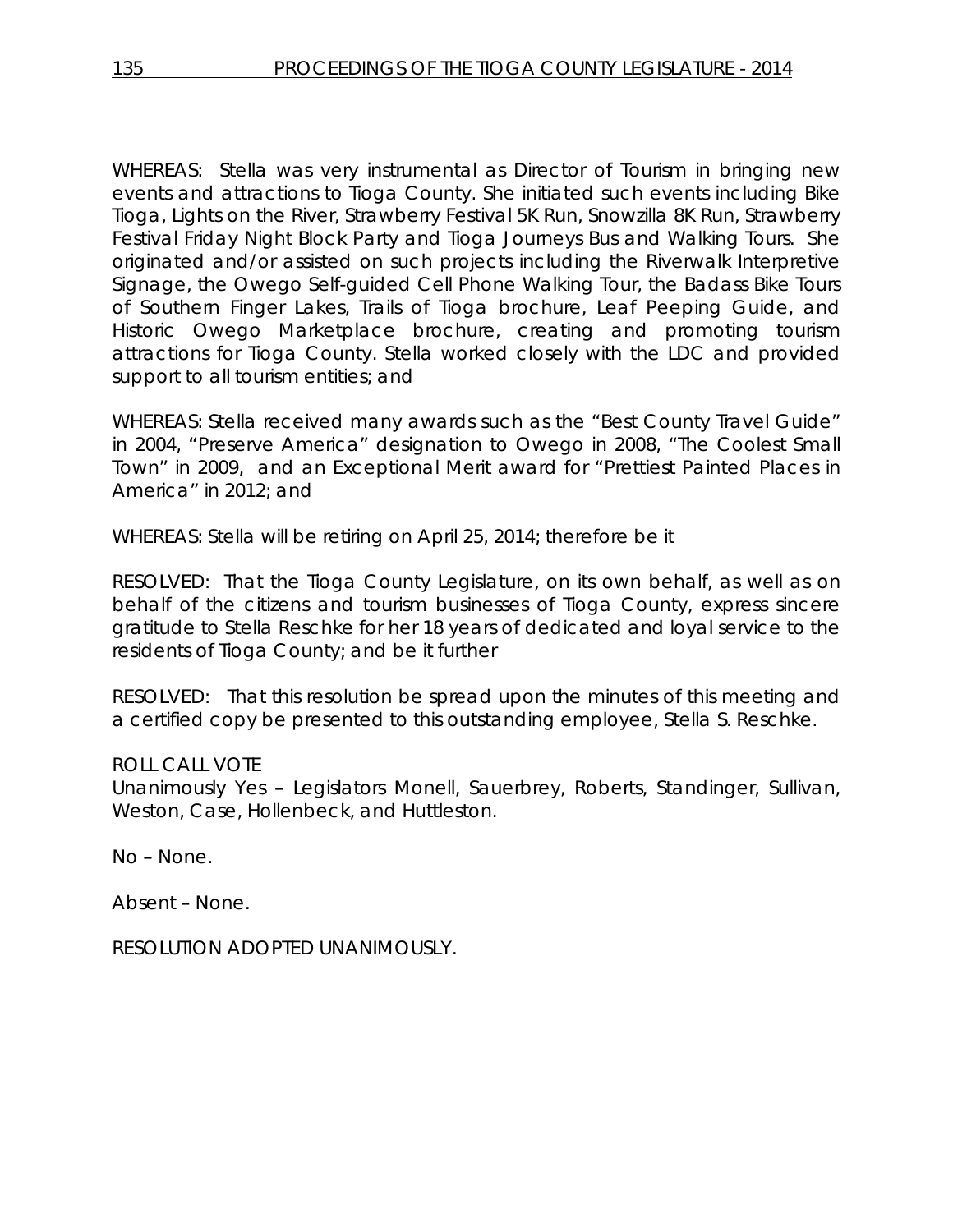LeeAnn Tinney spoke. "Here is what I have learned. Working with Stella Reschke is a lot like winding up a Jack in the Box. You crank it along, the music plays, everything seems perfectly normal, and then pop out comes the next big idea. I have worked alongside Stella for 16 years and she has never stopped amazing me with the great new ideas that continue to come popping out. As Marte mentioned, Stella and her high school sweetheart husband Don came to Tioga County as Chicago transplants in 1977. What they expected would be a short-term adventure, fully intending to return to the Chicago area, became a lifelong commitment to Tioga County.

"Stella has told me several times about how much she loves this area and how she could not imagine raising their family anywhere else. This is particularly evident in the outstanding work she exhibited, first as an Administrative Assistant and ultimately as Director of the Tioga County Tourism Office. As you might imagine, thinking outside of the Jack in the Box, is a critical job requirement. Stella has shown this unique ability time and time again and she has done so with precision, perception, and pride. It is very clear that Stella Reschke is proud of what Tioga County has to offer and so she should also be proud of her contribution presenting Tioga County to our visitors from inside and outside the area.

"The list of projects that she has either implemented or played a key role in are too numerous to count. When I asked Stella what she felt her greatest accomplishments were, she talked specifically about the 2004 award winning travel guide named best in New York State, initiating the Coolest Small Town in America campaign, and her involvement in the Riverwalk project to name a few. Ultimately however she states she finds her greatest joy in getting people to experience Tioga and to enjoy the many opportunities available here. Now Stella will be able to enjoy her two grown daughters, Gretchen and Jen, as well as her grandson and the newest arrival her granddaughter who was born just last week.

"Husband Don will retire from Lockheed Martin on the very same day as Stella will retire from Tourism. Together they will start a new chapter in their lives as they have purchased a home in the Town of Ontario where Lake Ontario serves as their backyard and I am sure where they will spend many hours sailing. In closing, I would simply like to say thank you. Please accept our sincere gratitude for your 18 years of dedicated service on behalf of the residents of Tioga County."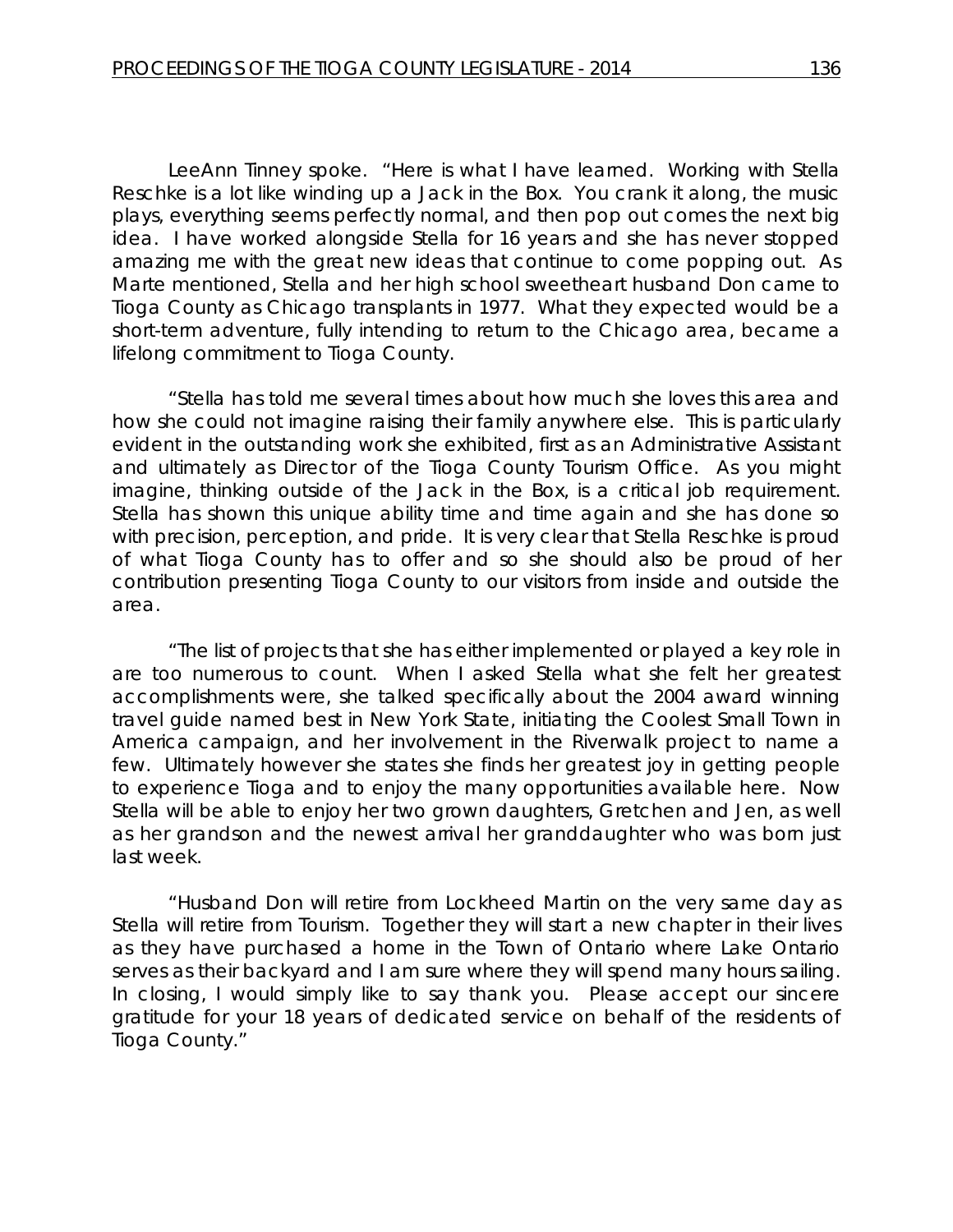Stella Reschke spoke. "I am honored and just humbled by the recognition today, so I thank you very much for the support that you have given me and our office over the years, and I just pray that you will continue to support and value the tourism industry of Tioga County. It has been a joy and a blessing from God. I cannot even express my words of the privilege of working for the people of Tioga County. Thank you very much."

Chair Sauerbrey introduced the new Tourism Director who is here with us today, Rebecca Maffei.

Legislator Standinger read the following Proclamation on American Stroke Month.

Legislator Standinger spoke. "This has been my passion since I came on the Legislature because I found out five years ago what it is like to have a stroke."

### County of Tioga EXECUTIVE PROCLAMATION

WHEREAS: Stroke is a leading cause of serious long-term disability and the fourth leading cause of death in the United States, killing over 134,000 people nationwide and more than 30 citizens of Tioga County each year; and

WHEREAS: Stroke prevalence is projected to increase by 24.9% between 2010 and 2030 and the direct medical costs in the U.S. for treating stroke are expected to increase by 238% from \$28.3 billion in 2010 to \$95.6 billion by 2030; and

WHEREAS: Warning signs of stroke include sudden numbness or weakness of the face, arm or leg, especially on one side of the body; sudden confusion, trouble speaking or understanding; sudden trouble seeing in one or both eyes; sudden trouble walking, dizziness, loss of balance or coordination; and sudden severe headache with no known cause; and

WHEREAS: Americans are more aware of the risk factors and warning signs for stroke than in the past, but according to a recent survey, one-third of adults cannot identify any symptoms; and;

WHEREAS: New and effective treatments have been developed to treat and minimize the severity and damaging effect of strokes, but much more research is needed, therefore be it

RESOLVED: That the TIOGA COUNTY LEGISLATURE does hereby Proclaim and designate the month of May 2014 as: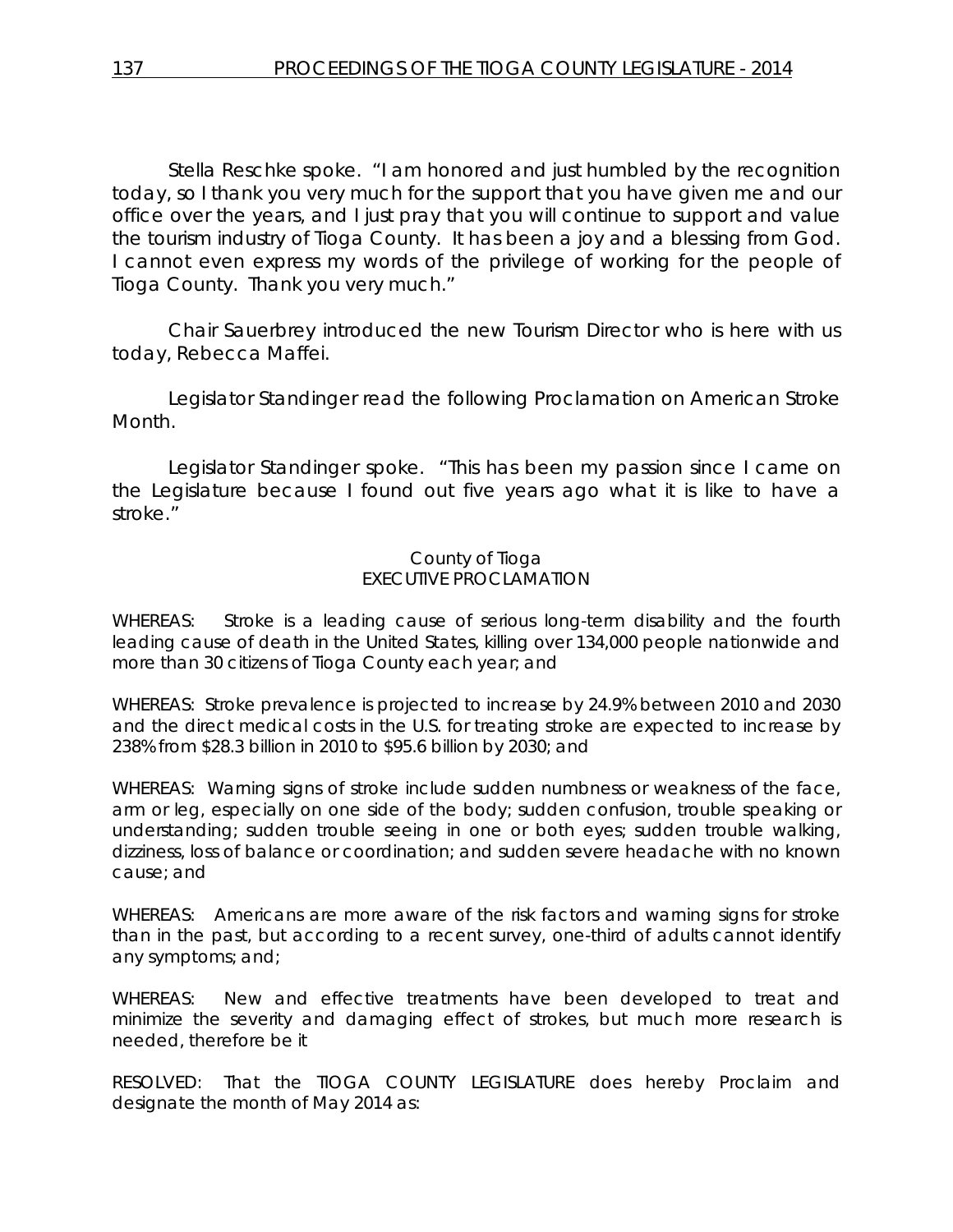# *AMERICAN STROKE MONTH IN TIOGA COUNTY*

and urges all the citizens of our County to familiarize themselves with the risk factors associated with stroke, recognize the warning signs and symptoms, and on the first signs of a stroke dial 9-1-1 immediately so that we might begin to reduce the devastating effects of stroke on our population.

Legislator Standinger spoke. "I can tell you personally I had no idea I was having a stroke when I was, but I was fortunate enough to be able to call somebody on the phone who recognized that I was having a problem and got treatment, and that is why I am here today instead of on the other side of the grass. I appreciate all the efforts the Health Department has done on my behest."

Margaret Shuler spoke. "My first job before the Health Department was on a neurosurgical/neurological floor and I saw firsthand the effects of stroke on relatively young adults and they seem younger the older I get. I was up close and personal, and I really admire the struggle of what people went through. This is a really wonderful issue to hi-light. Thank you."

The Chair noted the following four Proclamations.

# County of Tioga EXECUTIVE PROCLAMATION

WHEREAS: The nurses who live and who work in Tioga County while serving in many roles are all members of one profession, and as such have shown strength, commitment, professional skill and compassion directed at improving the health of the residents of Tioga County; and

WHEREAS: The nursing profession is rapidly changing, requiring nurses to expand their role through critical thinking, and holistic analysis of patient care, to meet the new challenges; and

WHEREAS: Tioga County nurses serve in many capacities within Tioga County; e.g., immunization clinics, control of communicable disease, homecare, mental health, Department of Social Services, doctor's offices, prenatal care programs, nursing homes, and more; and

WHEREAS: The week of May 6 through 12, 2014 is "NATIONAL NURSES WEEK" and the Tioga County Legislature wishes to express their support and recognition of the nurses working and living in Tioga County, therefore be it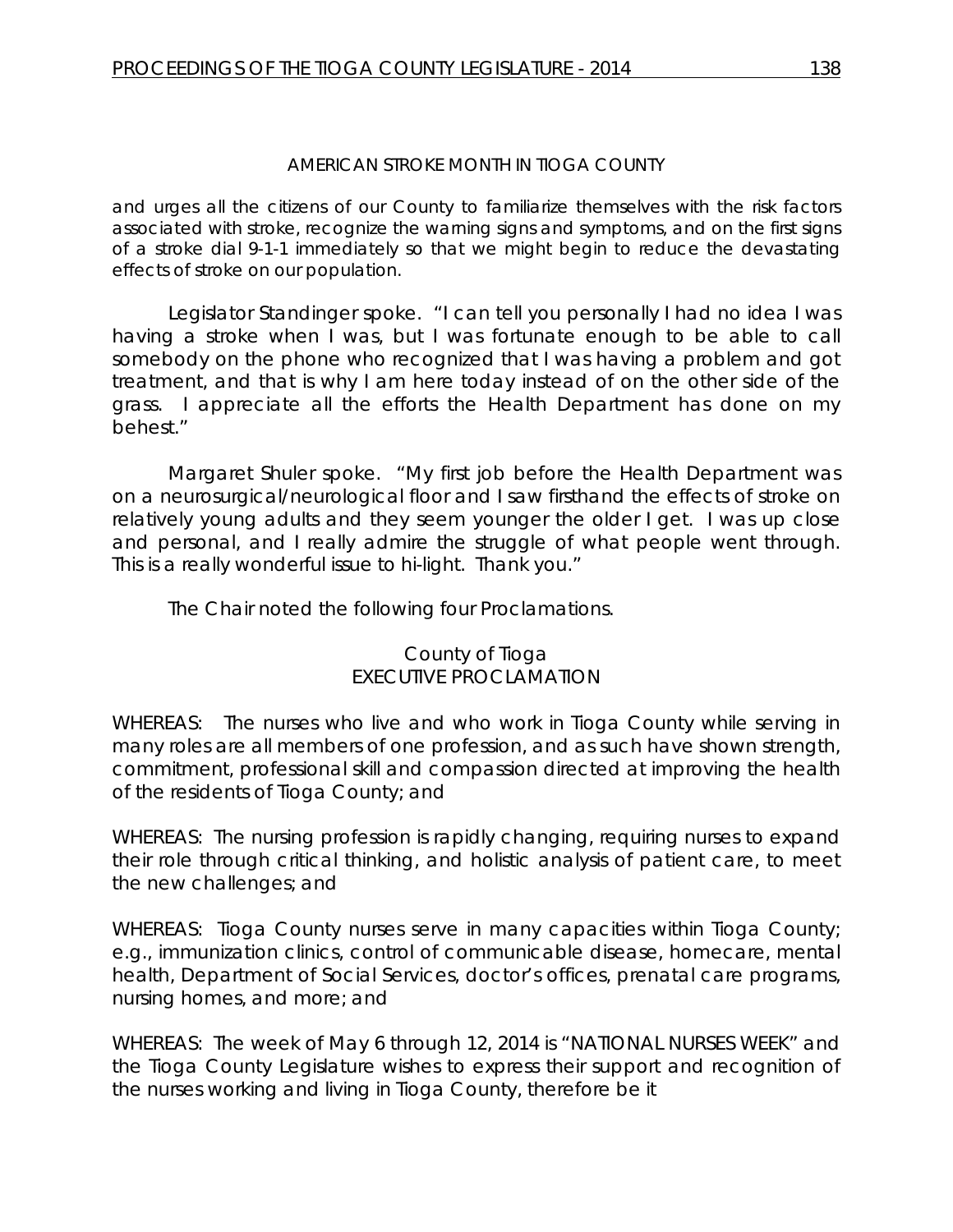RESOLVED: That the TIOGA COUNTY LEGISLATURE does hereby Proclaim and designate the week of May 6 – 12, 2014 as:

# *NATIONAL NURSES WEEK IN TIOGA COUNTY*

and encourage businesses, government agencies, community-based organizations, service groups and our fellow citizens to recognize the many nurses who work and live in Tioga County as being nurses with strength, commitment and compassion.

#### *County of Tioga EXECUTIVE PROCLAMATION*

WHEREAS: Giving babies the recommended immunizations by age two is the best way to protect them from 14 serious childhood diseases; and

WHEREAS: Vaccine-preventable diseases still circulate in the United States and around the world, so continued vaccination is necessary to protect everyone from potential outbreaks. Even when diseases are rare in the U.S., they can be brought into the country, putting unvaccinated children at risk; and

WHEREAS: Most parents vaccinate their children, resulting in high vaccine coverage rates in the U.S.; and

WHEREAS: It is important to vaccinate children on time, according to the childhood immunization schedule, to provide the best protection early in life, when babies are vulnerable and before they are likely to be exposed to diseases; and

WHEREAS: For 20 years, National Infant Immunization Week has encouraged parents, caregivers, and health care professionals to participate in educational, recognition, and media events to increase the awareness of the importance of immunizing children before their second birthday; and

WHEREAS: This year, National Infant Immunization Week will be celebrated as part of World immunization Week, an initiative of the World Health Organization (WHO) where all six WHO regions, including more than 180 Member States, territories, and areas will simultaneously promote immunization, advance equity in the use of vaccines and universal access to vaccination services, and enable cooperation on cross-border immunization activities in April 2014; and

WHEREAS: The week of April 26-May 3, 2014, has been declared National Infant Immunization Week to help ensure that children should be protected against 14 vaccine-preventable diseases by the age of two; therefore be it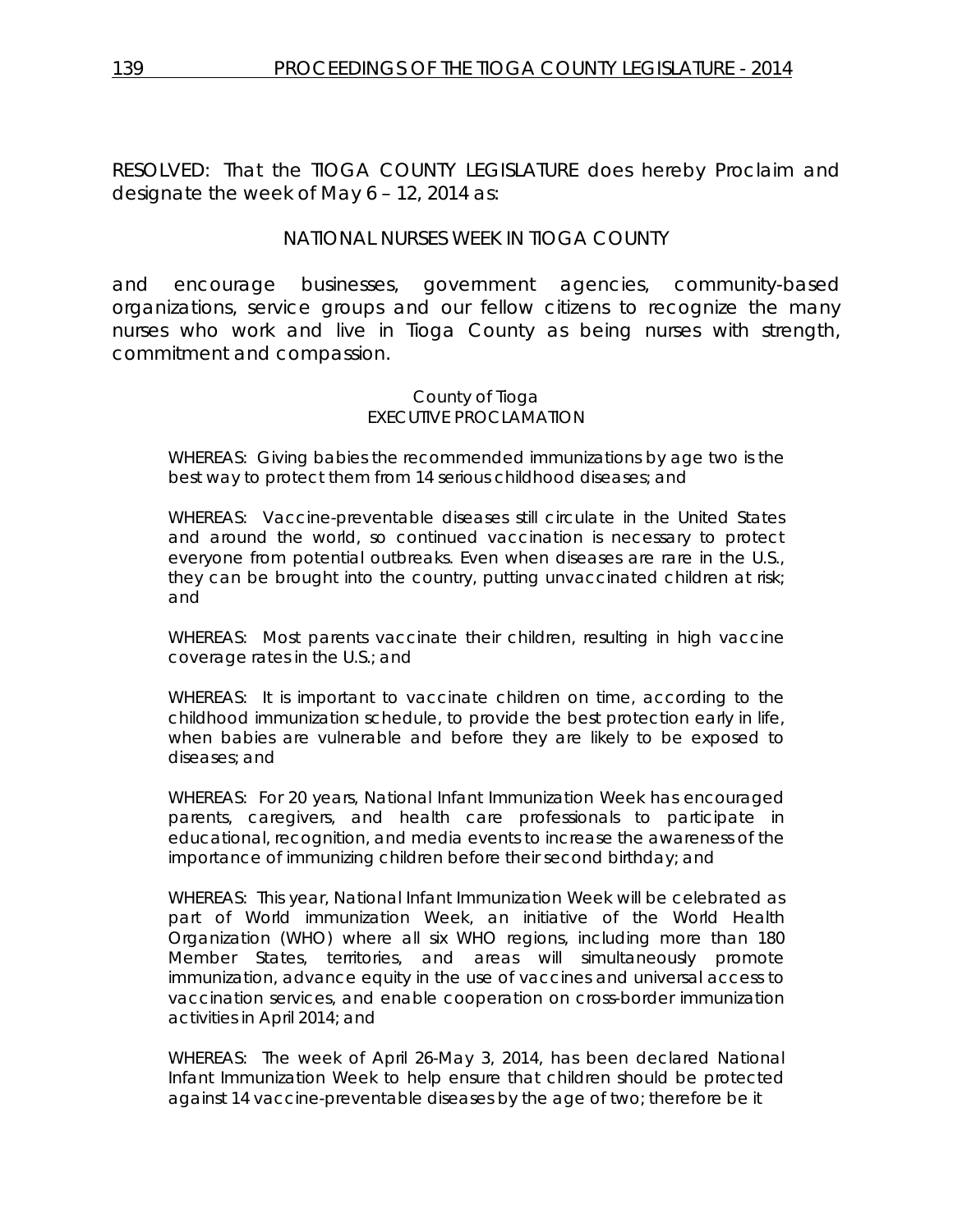RESOLVED: That the TIOGA COUNTY LEGISLATURE, County of Tioga, does hereby proclaim the week of April 26-May 3, 2014 as:

#### INFANT IMMUNIZATION AWARENESS WEEK IN TIOGA COUNTY

and encourages parents to make vaccinating their children a priority and to talk to family and friends about protecting their children with vaccines. We also encourage businesses, government agencies, community-based organizations, and service groups to spread the immunization message throughout their communities.

#### 2014 PROCLAMATION

#### *Mental Health Awareness Month & Children's Mental Health Week*

WHEREAS: The citizens of Tioga County value the overall health and well-being of all the residents of Tioga County and they are proud to support the observance of Mental Health Awareness Month and Children's Mental Health Week; and

WHEREAS: Mental Health is essential to everyone's overall health and well-being; and

WHEREAS: Mental illness is the leading illness-related cause of disability, a major cause of death through suicide, a factor in school failure, a contributor of poor overall health, incarceration, and homelessness; and

WHEREAS: Mental illness in adults and serious emotional and mental health disorders in children and youth are real and treatable; and

WHEREAS: There is evidence that early intervention, family-centered care for children, and person centered treatment for adults can result in reduction and management of symptoms such that individuals with mental illness can live full, productive and meaningful lives in their communities; and

WHEREAS: Children and youth with mental health challenges, along with their families, deserve access to services and supports that are family driven, youth guided and culturally appropriate; and

WHEREAS: There is an expectation of hope, healing and recovery for the citizens of Tioga County who experience symptoms of mental illness, and

WHEREAS: Tioga County has made a commitment to a community-based system of care that promotes values of acceptance, dignity and social inclusion for individuals of all ages; therefore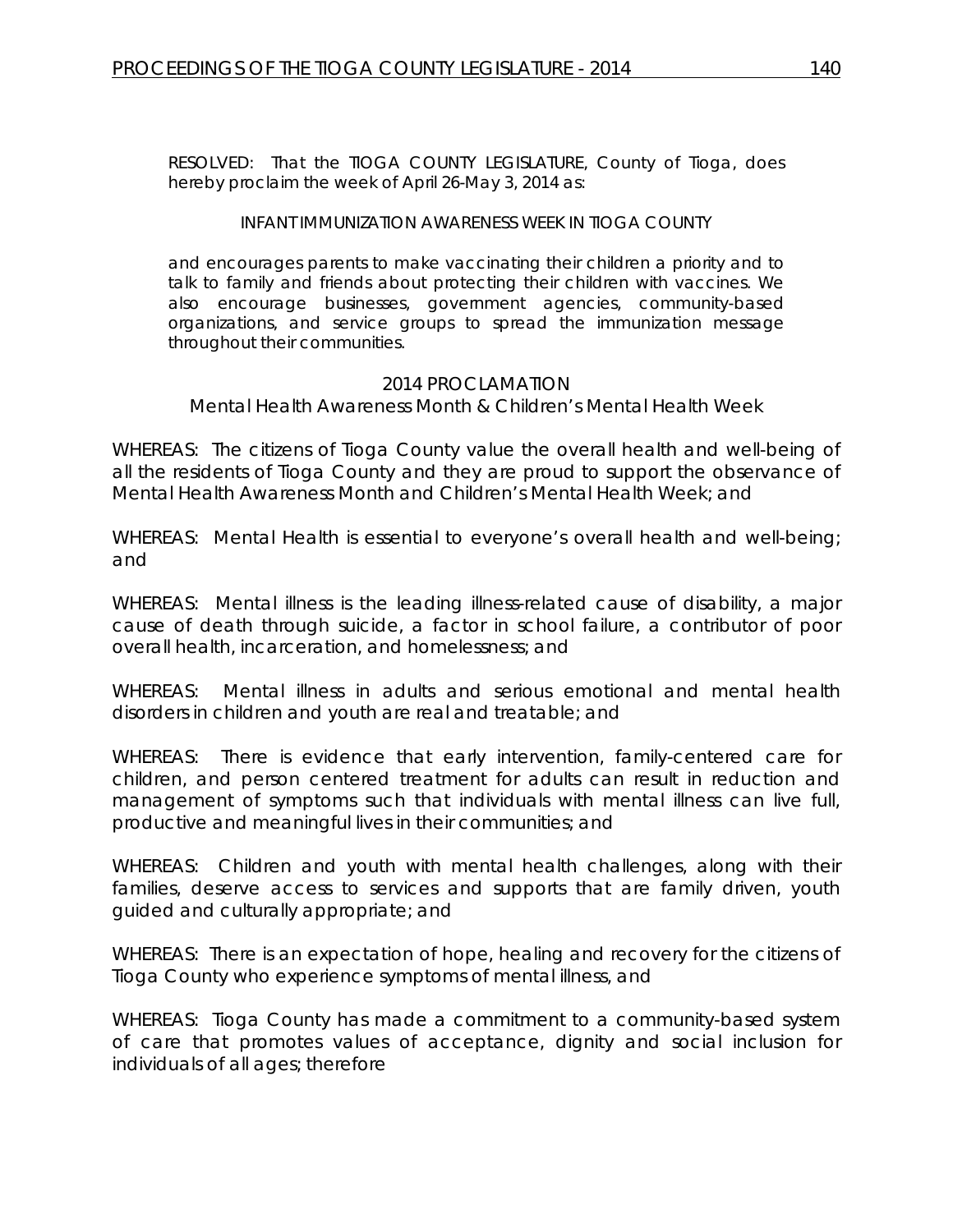THE TIOGA COUNTY LEGISLATURE does hereby ask all residents of our county to join in declaring May 2014 as *Mental Health Awareness Month* and May 4th – 10th, 2014 as *Children's Mental Health Week* in Tioga County.

# **Child Abuse Prevention Month Proclamation**

WHEREAS: The Tioga County Department of Social Services received 965 reports of alleged abuse/neglect involving 2,119 children in 2013; and

WHEREAS: Child abuse is a community problem and finding solutions depends on the involvement among people throughout the community; and

WHEREAS: The effects of child abuse are felt by whole communities, and need to be addressed by the entire community; and

WHEREAS: Effective child abuse prevention programs succeed because of partnerships created among social service agencies, schools, religious and civic organizations, law enforcement agencies, and the business community; and

WHEREAS: Programs like Cornell Cooperative Extension, Lourdes PACT and Finger Lakes Parenting Network offer support and educational services to families so families can help their child achieve his/her full potential within the community; and

WHEREAS: The Family Resource Centers of Tioga County will host open houses in the month of April to increase awareness of Child Abuse Prevention Month; and

WHEREAS: All citizens should become more aware of the negative effects of child abuse and prevention activities within the community, and become involved in supporting parents and families so that children can live in safe, nurturing homes; now therefore

THE TIOGA COUNTY LEGISLATURE, does hereby proclaim April 2014 as

#### *Child Abuse Prevention Month*

in Tioga County and call upon all citizens, community agencies, religious organizations, medical facilities, and businesses to increase their participation in our efforts to insure that all children are raised in safe, nurturing families, thereby strengthening the communities in which we live.

The list of audited bills was submitted and is summarized as follows:

| Code  | Description              | <b>Equipment Expense</b> |          |
|-------|--------------------------|--------------------------|----------|
| A1010 | Legislative Board        |                          | 404.00   |
| A1165 | <b>District Attorney</b> |                          | 812.50   |
| A1170 | Public Defender          |                          | 2,436.73 |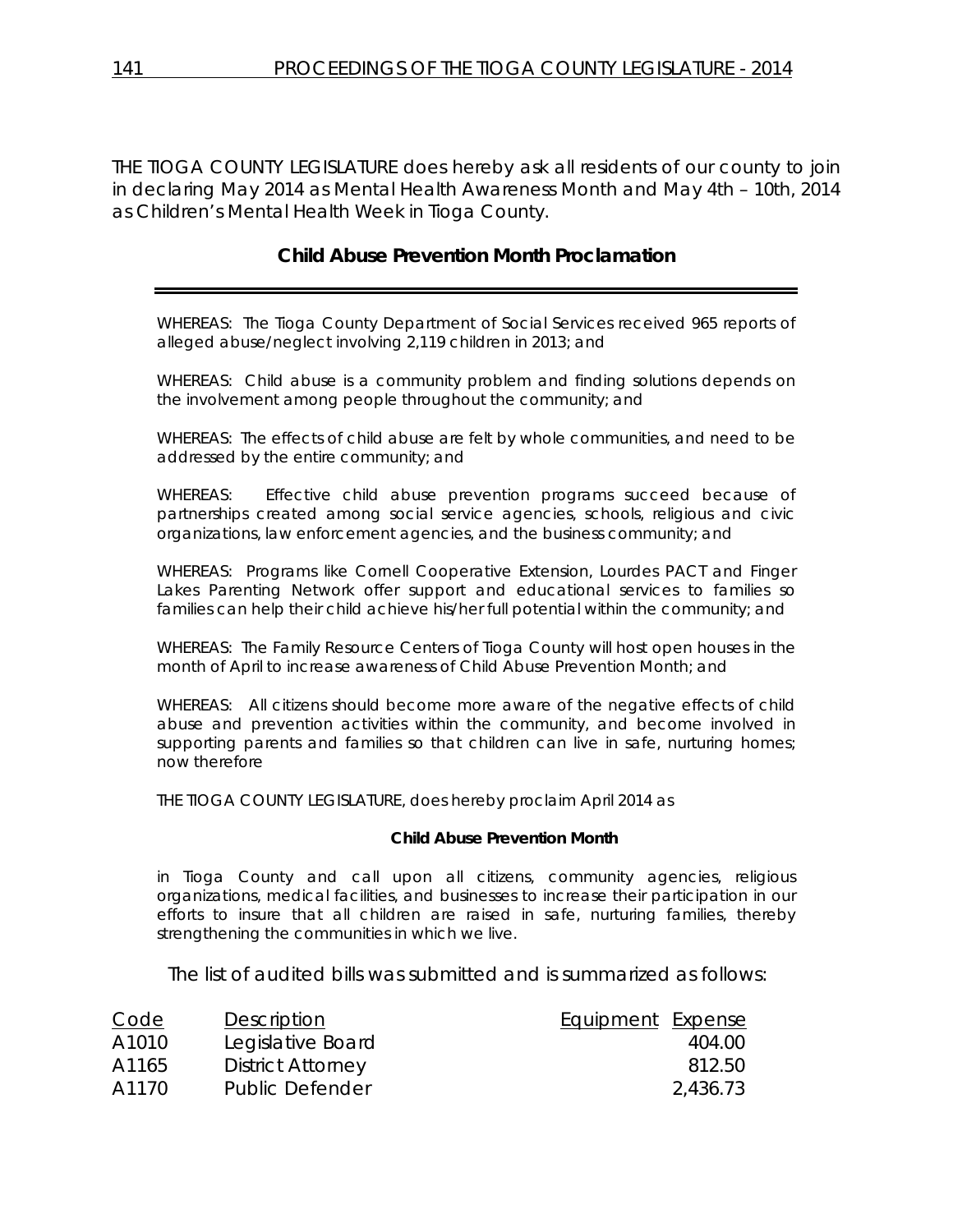| A1172 | <b>Assigned Counsel</b>                  |           | 6,359.44   |
|-------|------------------------------------------|-----------|------------|
| A1355 | Assessments                              |           | 5,255.98   |
| A1362 | Tax Advertising and Expenses             |           | 1,136.80   |
| A1410 | <b>County Clerk</b>                      |           | 171.04     |
| A1420 | Law                                      |           | 3,485.00   |
| A1430 | Personnel                                |           | 3,739.86   |
| A1450 | Elections                                | 41,963.00 | 278.50     |
| A1460 | <b>Records Management</b>                |           | 100.00     |
| A1490 | <b>Public Works Administration</b>       |           | 150.00     |
| A1620 | <b>Buildings</b>                         |           | 37,626.21  |
| A1621 | <b>Buildings</b>                         |           | 14,081.71  |
| A1680 | Information Technology                   |           | 9,957.12   |
| A2490 | <b>Community College Tuition</b>         |           | 41,036.60  |
| A2960 | <b>Education Handicapped Children</b>    |           | 102,530.89 |
| A3020 | Public Safety Comm E911 System           |           | 3,291.25   |
| A3110 | Sheriff                                  | 1,449.68  | 20,522.20  |
| A3140 | Probation                                |           | 6,890.61   |
| A3146 | Sex offender Program                     |           | 9,240.00   |
| A3150 | Jail                                     |           | 53,504.10  |
| A3315 | Special Traffic Programs                 |           | 7,157.70   |
| A3410 | Fire                                     |           | 4,939.34   |
| A3415 | State Interoperable Comm Grant           |           | 3,070.00   |
| A3640 | <b>Emergency Mgmt Office</b>             |           | 734.42     |
| A4010 | <b>Public Health Nursing</b>             |           | 359.80     |
| A4011 | <b>Public Health Administration</b>      |           | 1,584.45   |
| A4042 | <b>Rabies Control</b>                    |           | 144.53     |
| A4044 | Early Intervention                       |           | 534.80     |
| A4053 | Preventive/Primary Health Services       |           | 7.19       |
| A4054 | <b>Preventive Dental Services</b>        |           | 2,944.34   |
| A4064 | <b>Managed Care-Dental Services</b>      |           | 11,803.72  |
| A4070 | Disease Control                          |           | 1,761.99   |
| A4090 | <b>Environmental Health</b>              | 74.16     | 103.95     |
| A4210 | <b>Alcohol and Drug Services</b>         |           | 13,008.45  |
| A4211 | Council on Alcoholism                    |           | 10,990.33  |
| A4309 | Mental Hygiene County Administration     |           | 5,813.51   |
| A4310 | <b>Mental Health Clinic</b>              |           | 75,687.17  |
| A4311 | <b>Rehabilitation Support Services</b>   |           | 3,708.00   |
| A4320 | <b>Crisis Intervention Services</b>      |           | 10,136.67  |
| A4321 | Intensive Case Management                |           | 14,872.79  |
| A4333 | Psycho Social Club                       |           | 23,146.00  |
| A4390 | <b>Criminal Psychiatric Expenditures</b> |           | 4,073.27   |
| A5630 | <b>Bus Operations</b>                    |           | 222,837.46 |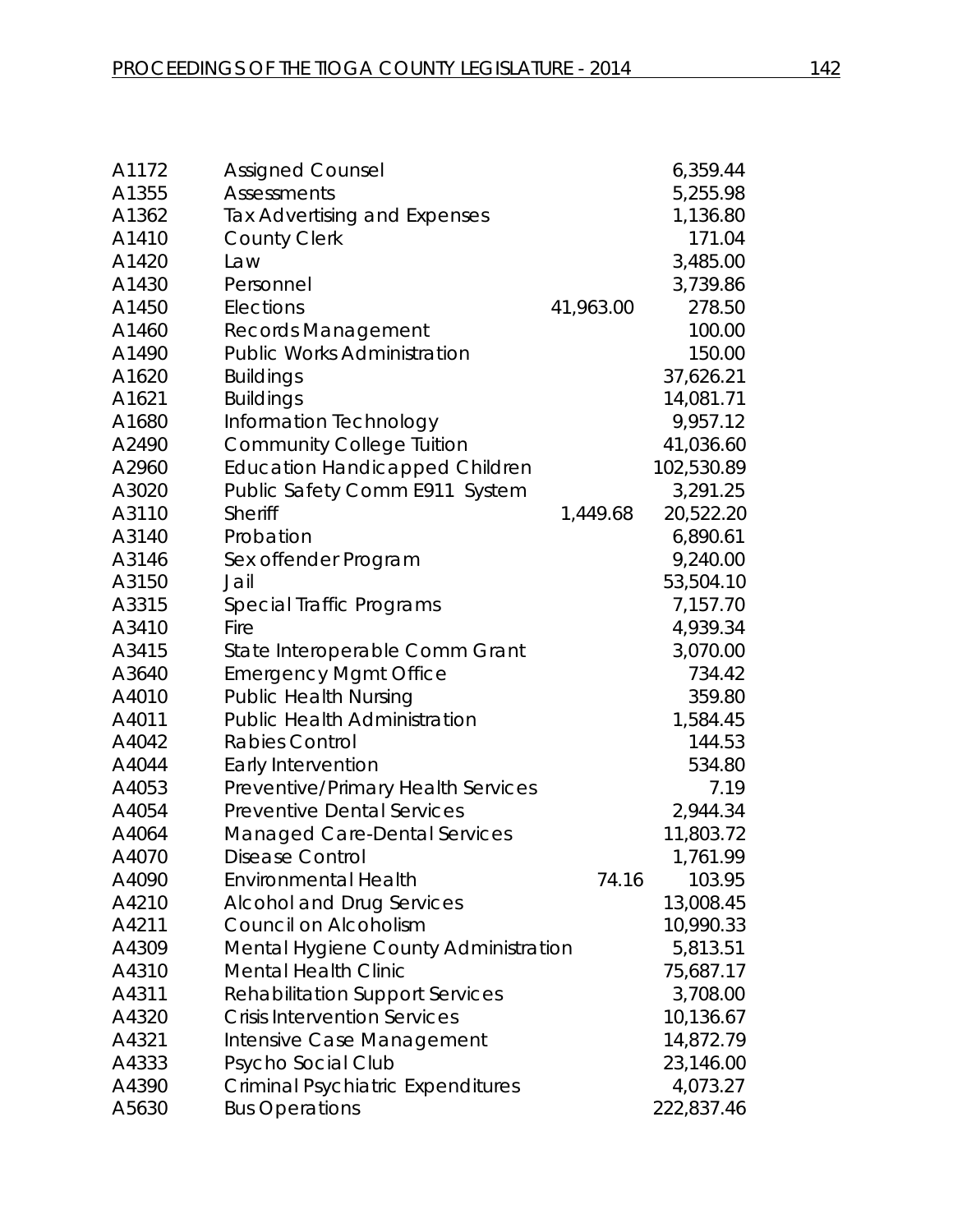| A6010               | Social Services Administration     |       | 41,137.74  |
|---------------------|------------------------------------|-------|------------|
| A6422               | Economic Development               | 87.00 | 457.00     |
| A6610               | Sealer Weights and Measures        |       | 165.14     |
| A8020               | Planning                           |       | 432.80     |
| A9060               | Health Insurance                   |       | 2,453.70   |
|                     | <b>SOLID WASTE FUND</b>            |       | 176,330.93 |
|                     | <b>SPECIAL GRANT FUND</b>          |       | 10,514.35  |
|                     | <b>LIABILITY INSURANCE</b>         |       | 291.60     |
|                     | <b>COUNTY ROAD FUND</b>            |       | 57,338.53  |
| <b>CAPITAL FUND</b> |                                    |       | 92,448.30  |
|                     | CONSOLIDATED HEALTH INSURANCE FUND |       | 1,179.43   |
|                     | <b>SELF-INSURANCE FUND</b>         |       | 2,650.00   |
|                     |                                    |       |            |
|                     |                                    |       |            |

GRAND TOTAL \$1,171,403.78

Legislator Hollenbeck made a motion to approve the minutes of March 6 and 11, 2014, seconded by Legislator Monell, and carried.

Chair Sauerbrey made the following appointment to the Broome-Tioga Workforce Development Board:

Theresa Nugent – 4/16/14 – 6/31/17

Chair Sauerbrey made the following appointments to the Information Technology Steering Committee effective 4/16/14:

> Representative from Soil & Water Representative from Department of Social Services Representative from Mental Hygiene

Committee meeting reports are on file in the Legislative Clerk's Office and may be procured there by any interested person.

Legislator Hollenbeck moved for the adoption of the following resolution, seconded by Legislator Standinger.

REFERRED TO: FINANCE COMMITTEE RESOLUTION NO. 77-14 *ERRONEOUS TAX PAYMENT TOWN OF RICHFORD*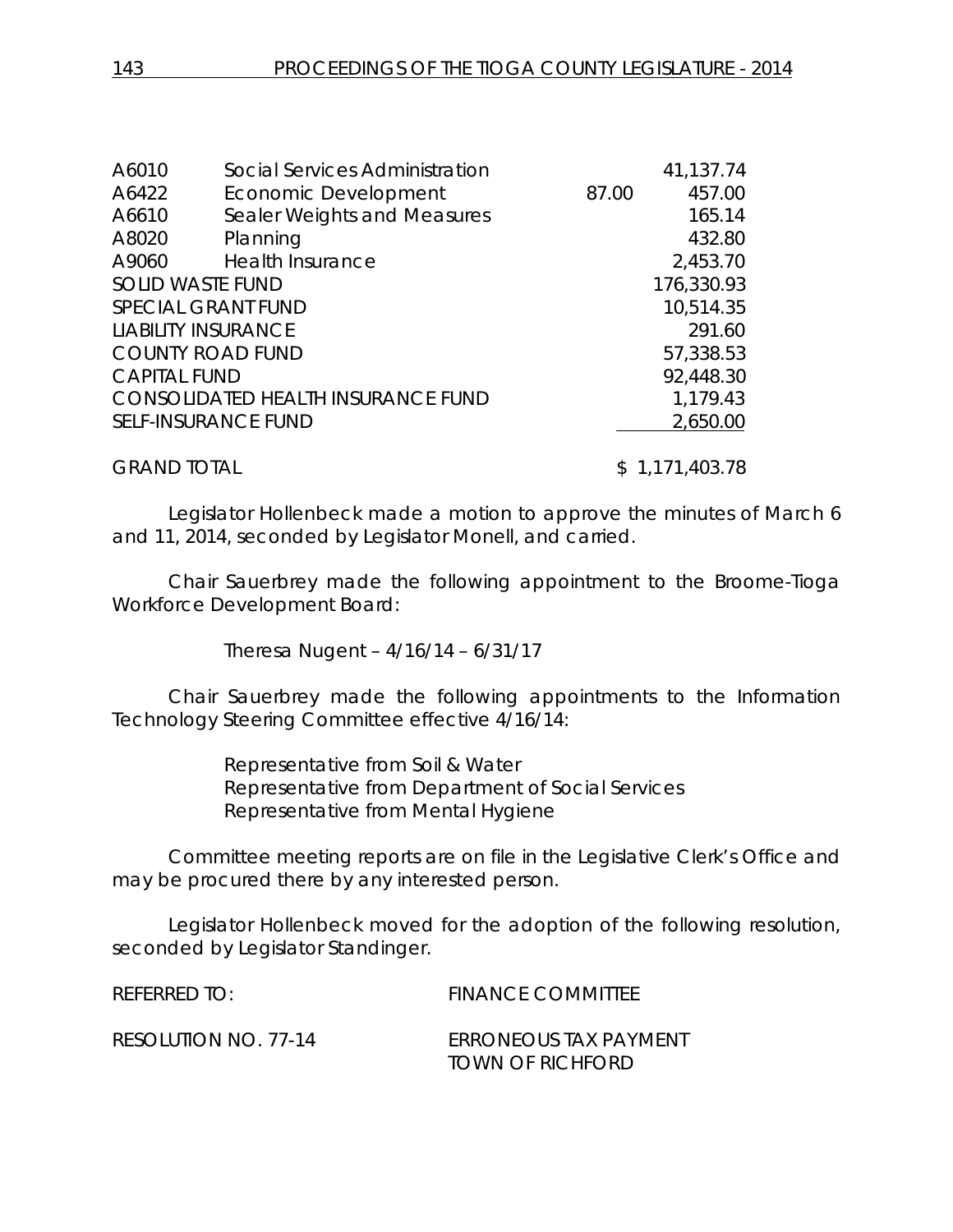WHEREAS: The Town of Richford returned the 2013 tax Bill #403, Acct #690, assessed to John F & Barbara Keener, Jr to the County Treasurer as unpaid and the taxes were entered into the county system for collection, and on 3/31/14 Barbara Keener paid \$2,625.04 for the outstanding 2013 taxes and interest to the County Treasurer's Office even though she thought they had been paid; and

WHEREAS: Barbara Keener provided sufficient proof to the County Treasurer's Office that the 2013 taxes had been paid to the Town of Richford in 2013, in the form of her cancelled check and a paid receipt received from the Town of Richford; be it therefore

RESOLVED: That a refund of \$2,625.04 be issued to Barbara and John Keener for the duplicate payment of the 2013 taxes; and be it further

RESOLVED: That the Town of Richford tax collector be requested to forward payment in the amount of \$2,163.77 to the County Treasurer at their earliest convenience for the erroneously returned 2013 taxes and second notice fee for which they received credit at settlement between Town of Richford and the Tioga County Treasurer's Office.

ROLL CALL VOTE

Yes – Legislators Monell, Sauerbrey, Roberts, Standinger, Sullivan, Weston, Case, Hollenbeck, and Huttleston.

No – None.

Absent – None.

RESOLUTION ADOPTED.

Legislator Case moved for the adoption of the following resolution, seconded by Legislator Sullivan.

REFERRED TO: LEGISLATIVE WORKSESSION

RESOLUTION NO. 78–14 *REAPPOINT MEMBERS BOARD OF ETHICS*

WHEREAS: The terms of F. John Waite and John Hitchings on the Board of Ethics are due to expire March 31, 2014; and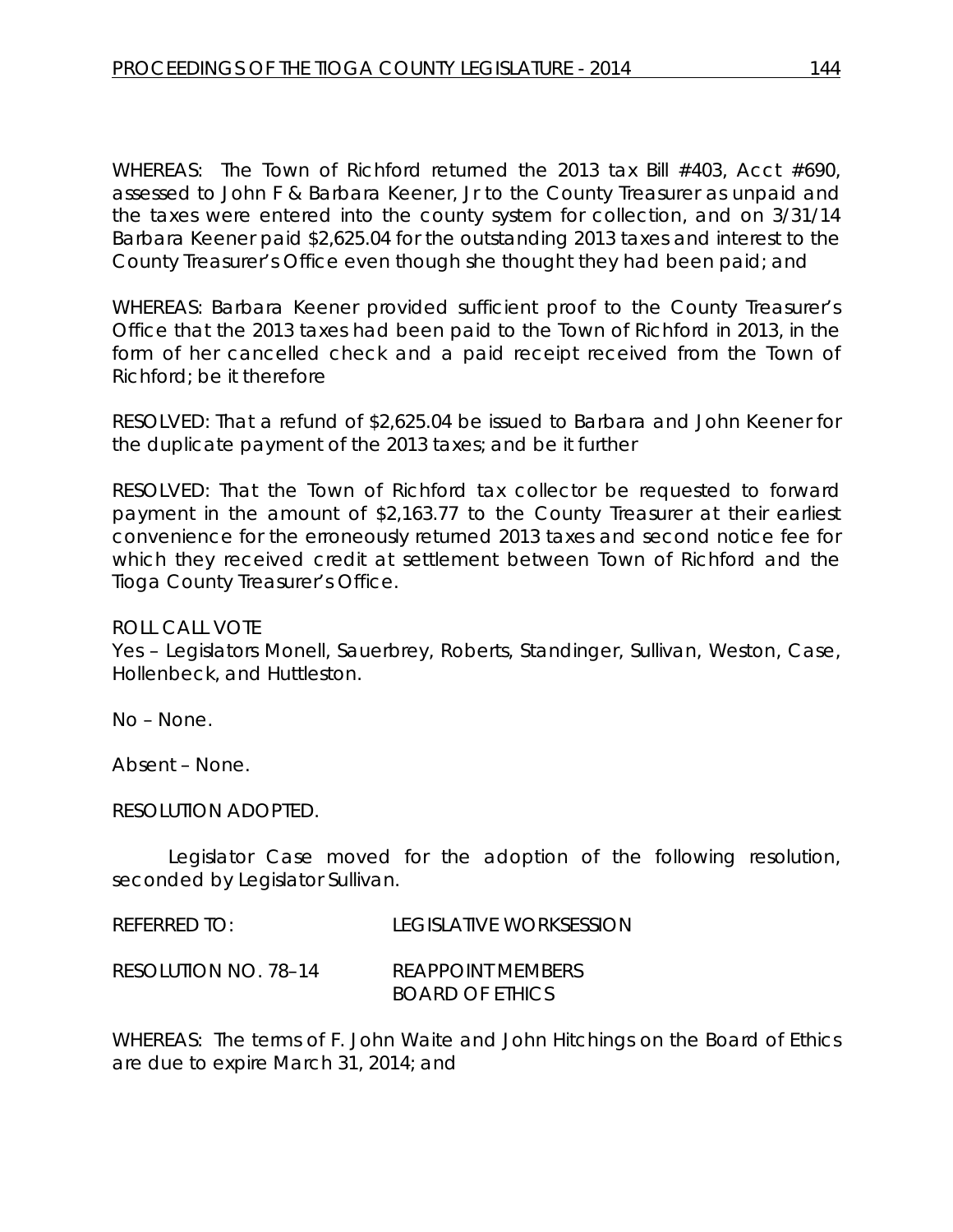WHEREAS: F. John Waite and John Hitchings have both agreed to serve another term; therefore be it

RESOLVED: That F. John Waite, Minority nomination, and John Hitchings, Chair nomination, are hereby reappointed to the Board of Ethics for a term of April 1, 2014 through March 31, 2017.

ROLL CALL VOTE

Yes – Legislators Monell, Sauerbrey, Roberts, Standinger, Sullivan, Weston, Case, Hollenbeck, and Huttleston.

No – None.

Absent – None.

RESOLUTION ADOPTED.

Legislator Sullivan moved for the adoption of the following resolution, seconded by Legislator Standinger.

REFERRED TO: LEGISLATIVE WORKSESSION RESOLUTION NO. 79–14 *APPOINT MEMBER*

*BOARD OF ETHICS*

WHEREAS: There is a vacancy on the Board of Ethics; and

WHEREAS: Craig Jochum has agreed to serve on the Board of Ethics; therefore be it

RESOLVED: That Craig Jochum, Chair nomination, is hereby appointed to the Board of Ethics for a term of April 1, 2014 through March 31, 2015.

ROLL CALL VOTE Yes – Legislators Monell, Sauerbrey, Roberts, Standinger, Sullivan, Weston, Case, Hollenbeck, and Huttleston.

No – None.

Absent – None.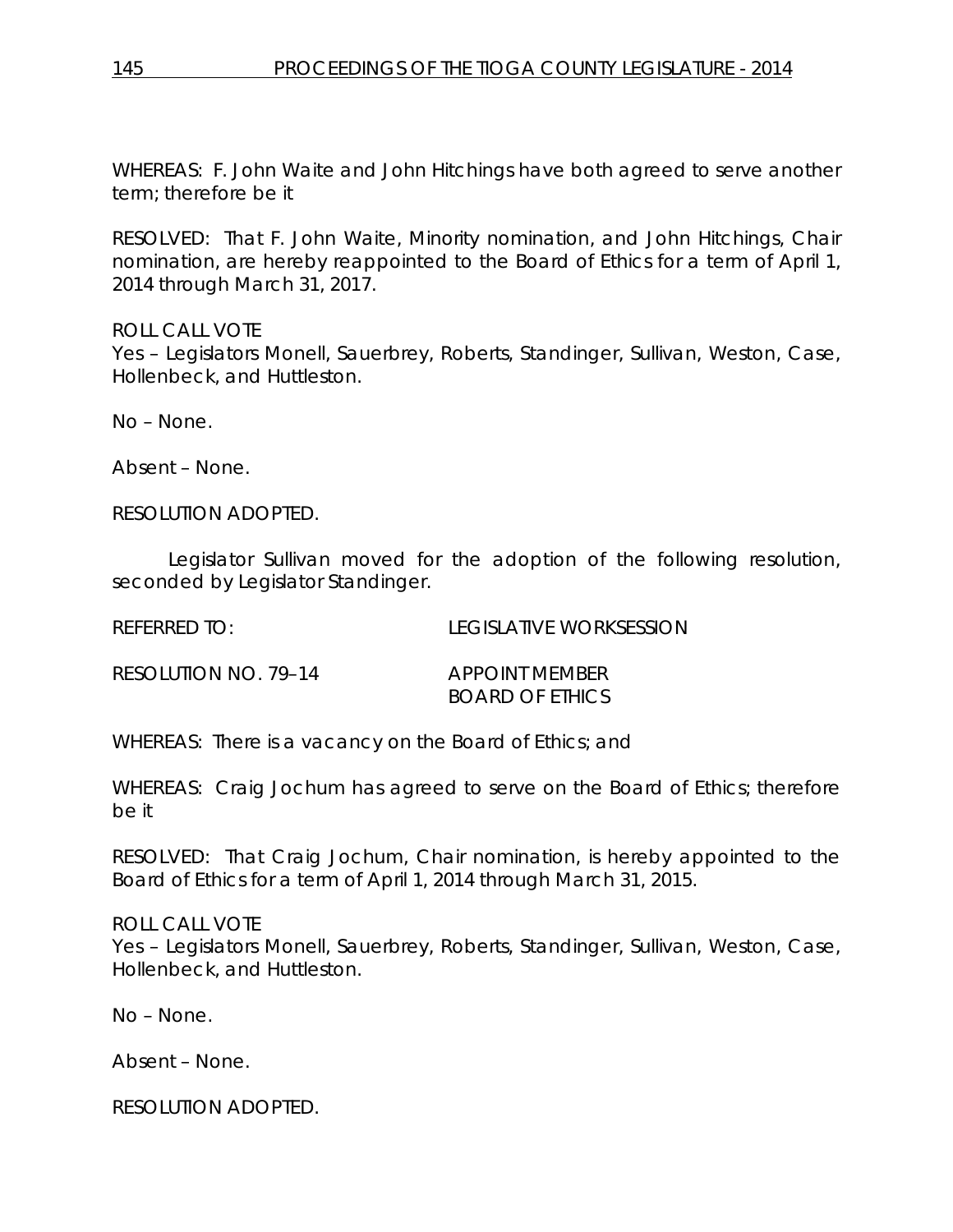Legislator Case moved for the adoption of the following resolution, seconded by Legislator Hollenbeck.

| <b>REFERRED TO:</b> | <b>LEGISLATIVE WORKSESSION</b> |
|---------------------|--------------------------------|

RESOLUTION NO. 80–14 *APPOINT MEMBER BOARD OF ETHICS*

WHEREAS: There is a vacancy on the Board of Ethics due to the resignation of Charles DiGiacomo; and

WHEREAS: Gwen Kania has agreed to serve on the Board of Ethics; therefore be it

RESOLVED: That Gwen Kania, Chair nomination, is hereby appointed to the Board of Ethics to fill the unexpired term of Charles DiGiacomo from April 16, 2014 through March 31, 2016.

ROLL CALL VOTE

Yes – Legislators Monell, Sauerbrey, Roberts, Standinger, Sullivan, Weston, Case, Hollenbeck, and Huttleston.

No – None.

Absent – None.

RESOLUTION ADOPTED.

Legislator Standinger moved for the adoption of the following resolution, seconded by Legislator Monell.

| <b>REFERRED TO:</b> | <b>HEALTH &amp; HUMAN SERVICES COMMITTEE</b> |
|---------------------|----------------------------------------------|
|                     |                                              |

RESOLUTION NO. 81-14 *RESOLUTION REAPPOINTING* 

*MEMBER TO COMMUNITY SERVICES BOARD*

WHEREAS: Vicki Comstock's appointment to the Community Services Board will expire on March 31, 2014; and

WHEREAS: The Community Services Board has recommended Vicki's reappointment; and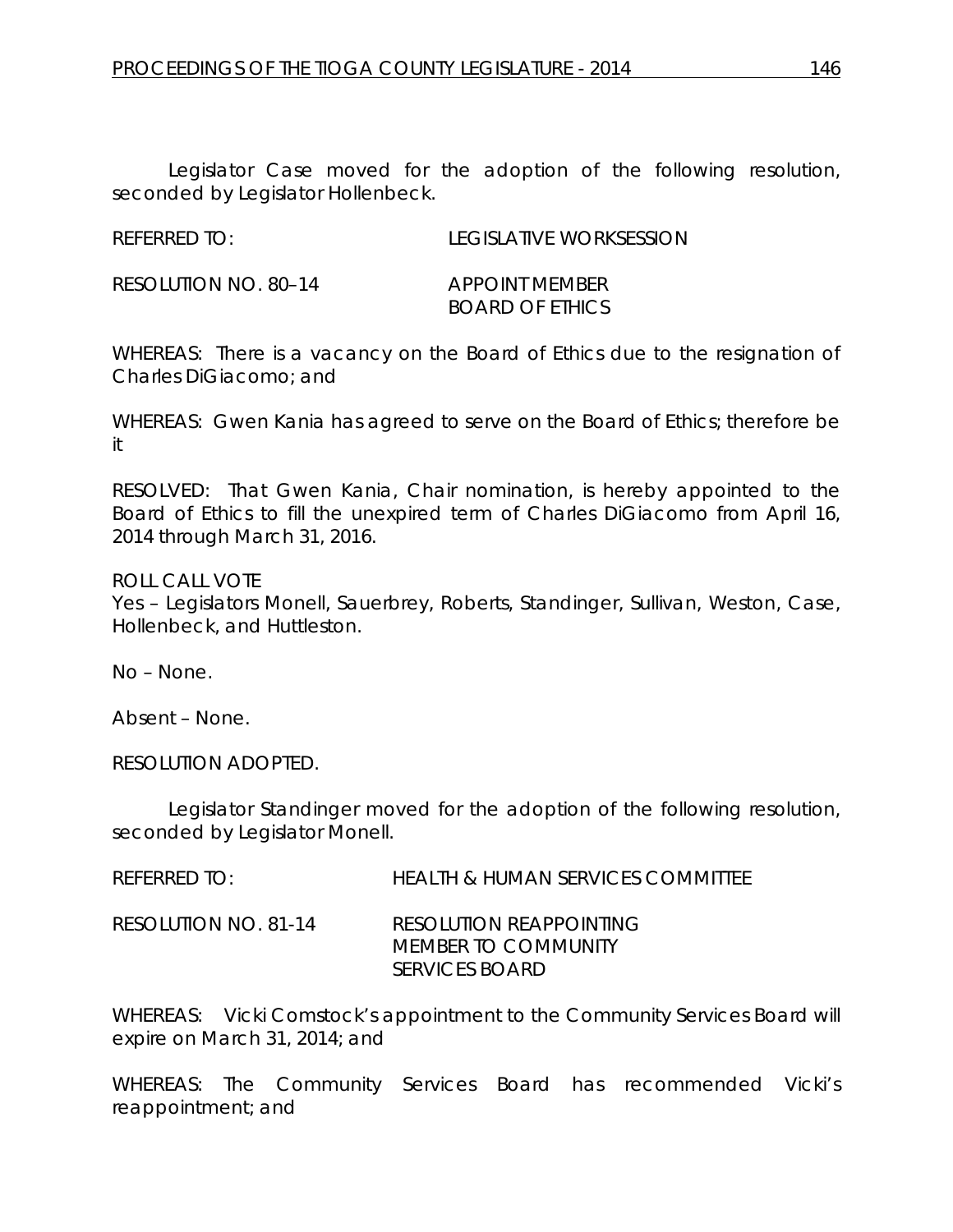WHEREAS: Section Article 41.11 (d) of the Mental Hygiene Law allows counties to determine the length of term of Community Services Board members; therefore be it

RESOLVED: That Vickie Comstock be reappointed to the Community Services Board, for term starting April 1, 2014 and ending March 31, 2018.

ROLL CALL VOTE

Yes – Legislators Monell, Sauerbrey, Roberts, Standinger, Sullivan, Weston, Case, Hollenbeck, and Huttleston.

No – None.

Absent – None.

RESOLUTION ADOPTED.

Legislator Standinger moved for the adoption of the following resolution, seconded by Legislator Monell.

REFERRED TO: HEALTH & HUMAN SERVICES COMMITTEE

RESOLUTION NO. 82-14 *RESOLUTION REAPPOINTING MEMBER TO COMMUNITY SERVICES BOARD*

WHEREAS: Christine Schweitzer's appointment to the Community Services Board will expire on March 31, 2014; and

WHEREAS: The Community Services Board has recommended Christine's reappointment; and

WHEREAS: Section Article 41.11 (d) of the Mental Hygiene Law allows counties to determine the length of term of Community Services Board members; therefore be it

RESOLVED: That Christine Schweitzer be reappointed to the Community Services Board, for term starting April 1, 2014 and ending March 31, 2018.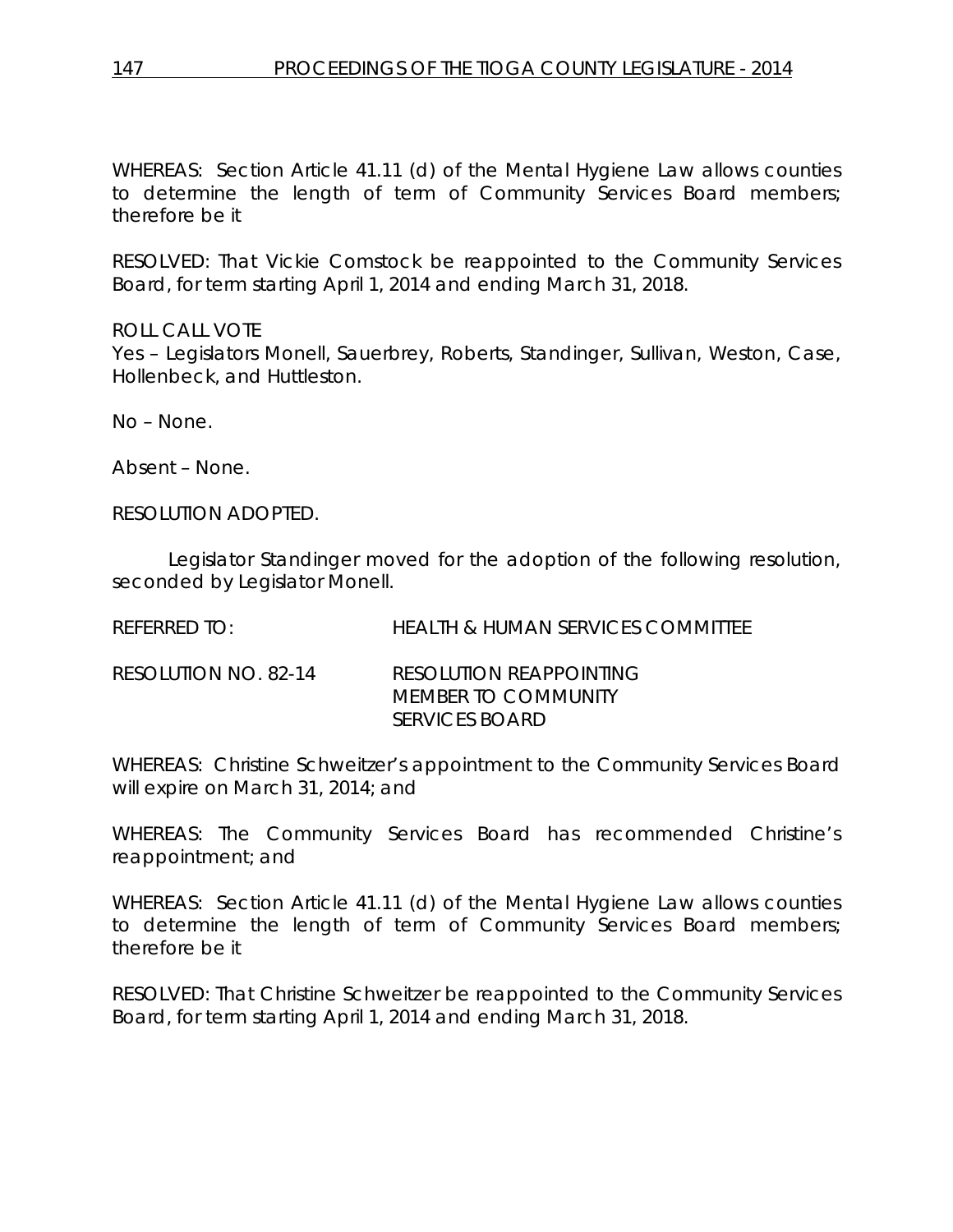# ROLL CALL VOTE

Yes – Legislators Monell, Sauerbrey, Roberts, Standinger, Sullivan, Weston, Case, Hollenbeck, and Huttleston.

No – None.

Absent – None.

RESOLUTION ADOPTED.

Legislator Monell moved for the adoption of the following resolution, seconded by Legislator Standinger.

REFERRED TO: HEALTH & HUMAN SERVICES COMMITTEE

RESOLUTION NO. 83-14 *RESOLUTION APPOINTING NEW MEMBER TO COMMUNITY SERVICES BOARD*

WHEREAS: Denise Brown has agreed to become a new member; and

WHEREAS: The Community Services Board has recommended Denise's appointment; and

WHEREAS: Section Article 41.11 (d) of the Mental Hygiene Law allows counties to determine the length of term of Community Services Board members; therefore be it

RESOLVED: That Denise Brown be appointed a new member to the Community Services Board, for term starting April 1, 2014 and ending March 31, 2018.

ROLL CALL VOTE Yes – Legislators Monell, Sauerbrey, Roberts, Standinger, Sullivan, Weston, Case, Hollenbeck, and Huttleston.

No – None.

Absent – None.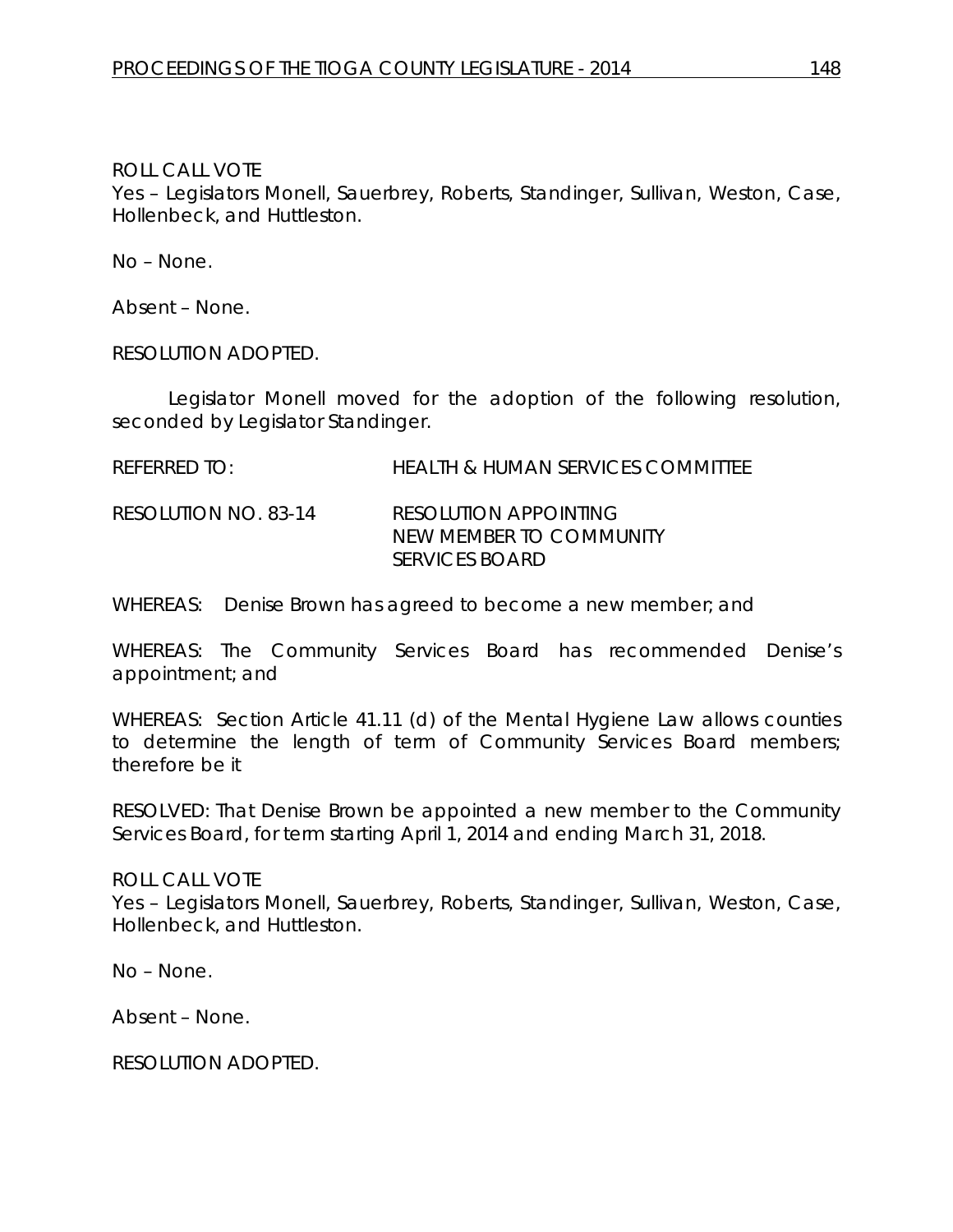Legislator Case moved for the adoption of the following resolution, seconded by Legislator Monell.

REFERRED TO: ED&P COMMITTEE

RESOLUTION NO. 84-14 *AUTHORIZE UPDATED BROOME-TIOGA STORMWATER COALITION INTERMUNICIPAL AGREEMENT OF 2014*

WHEREAS: Per resolution 268-03, the Tioga County Legislature authorized Tioga County's participation in an intermunicipal agreement with 16 other municipalities in Broome and Tioga Counties for the purpose of cooperatively implementing mandated stormwater activities in a manner that is compliant with NYS DEC's Phase II Stormwater regulations; and

WHEREAS: The Broome-Tioga Stormwater Coalition (BTSC) has updated this Intermunicipal Agreement to reflect changes in the Phase II Stormwater regulations since the initial agreement was approved, continual municipal stormwater audits conducted by NYS DEC and EPA, and results of audits conducted to date; and

WHEREAS: The updated BTSC Intermunicipal agreement now requires each participating municipality to designate an official representative that will participate in the Coalition's activities and meetings; and

WHEREAS: The updated BTSC Intermunicipal agreement also now requires each participating municipality to pay dues each year in the amount of \$1,000 to cover the costs of administration such as preparing the annual reports due to NYS DEC every year, and coordination and execution of various BTSC mandated activities; therefore be it

RESOLVED: That the Tioga County Legislature does hereby authorize continued participation in the Broome-Tioga Stormwater Coalition, and designates the County Planning Director to be Tioga County's official BTSC Representative, and be it further

RESOLVED: That the Tioga County Legislature authorizes the payment of annual dues to the Broome-Tioga Stormwater Coalition in the amount of \$1,000 from Planning Appropriation account A8020.40-180, and authorizes the Tioga County Legislative Chair to sign all related BTSC intermunicipal agreement paperwork, contingent upon review and approval of the County Attorney.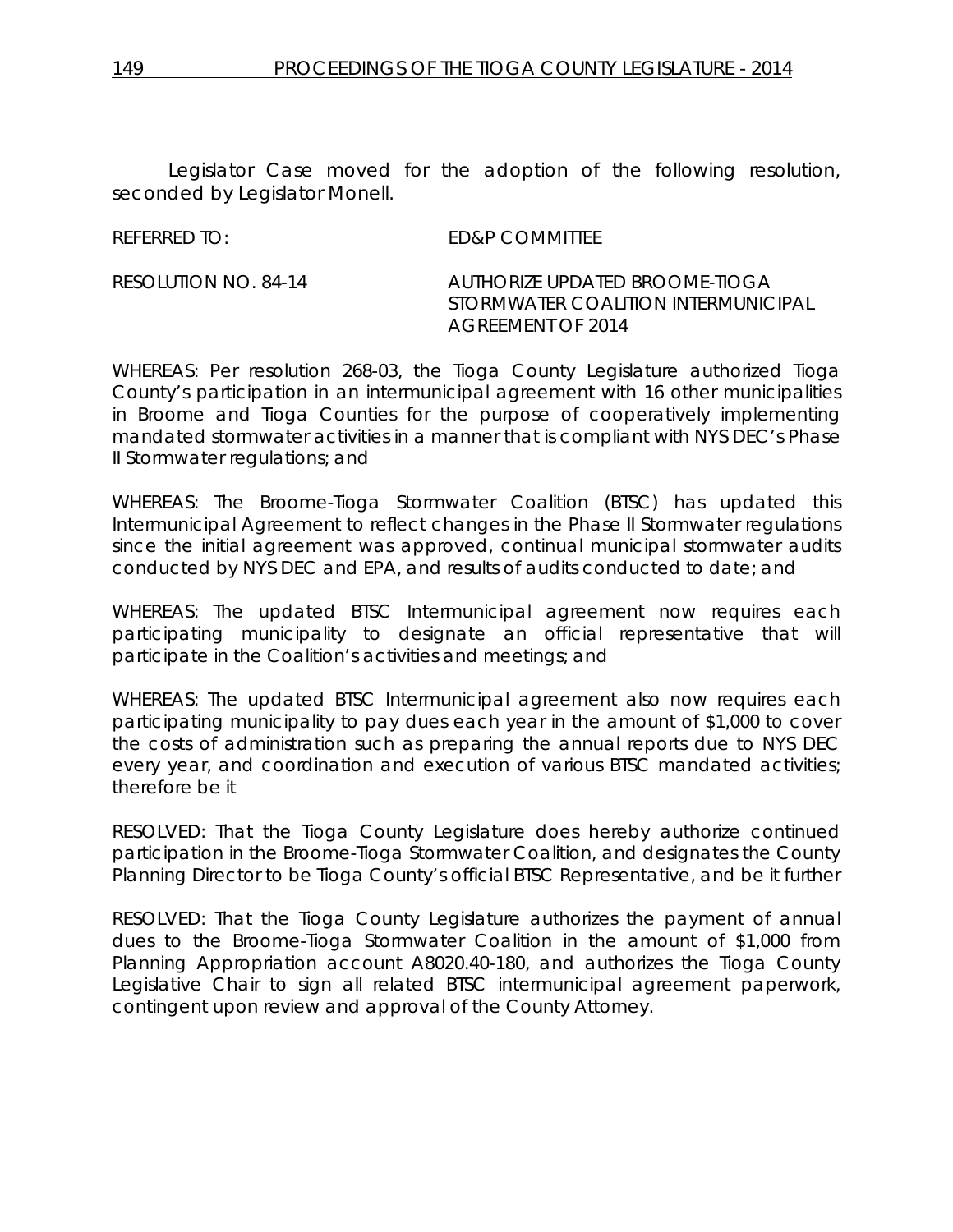ROLL CALL VOTE

Yes – Legislators Monell, Sauerbrey, Roberts, Standinger, Sullivan, Weston, Case, Hollenbeck, and Huttleston.

No – None.

Absent – None.

RESOLUTION ADOPTED.

Legislator Standinger moved for the adoption of the following resolution, seconded by Legislator Sullivan.

| <b>REFERRED TO:</b> | <b>HEALTH &amp; HUMAN SERVICES COMMITTEE</b> |  |
|---------------------|----------------------------------------------|--|
|                     |                                              |  |

RESOLUTION NO. 85-14 *APPROVE PUBLIC TRANSPORTATION BUS ROUTE CHANGES SOCIAL SERVICES*

WHEREAS: Revenue to support the Tioga County public transportation system, Ride Tioga, has been reduced; and

WHEREAS: Increases in fares and reductions in fixed route and demand response service need to be considered in order to minimize the local share of public transportation; and

WHEREAS: The Department of Social Services, in consultation with the Tioga County Legislature, has been working with First Transit on a revised schedule of fare increases and service reductions; therefore be it

RESOLVED: That the Department of Social Services be authorized to make appropriate fare increases and service reductions necessary to minimize the impact of the local share of public transportation until December 31, 2014.

ROLL CALL VOTE Yes – Legislators Monell, Sauerbrey, Roberts, Standinger, Sullivan, Weston, Case, Hollenbeck, and Huttleston.

No – None.

Absent – None.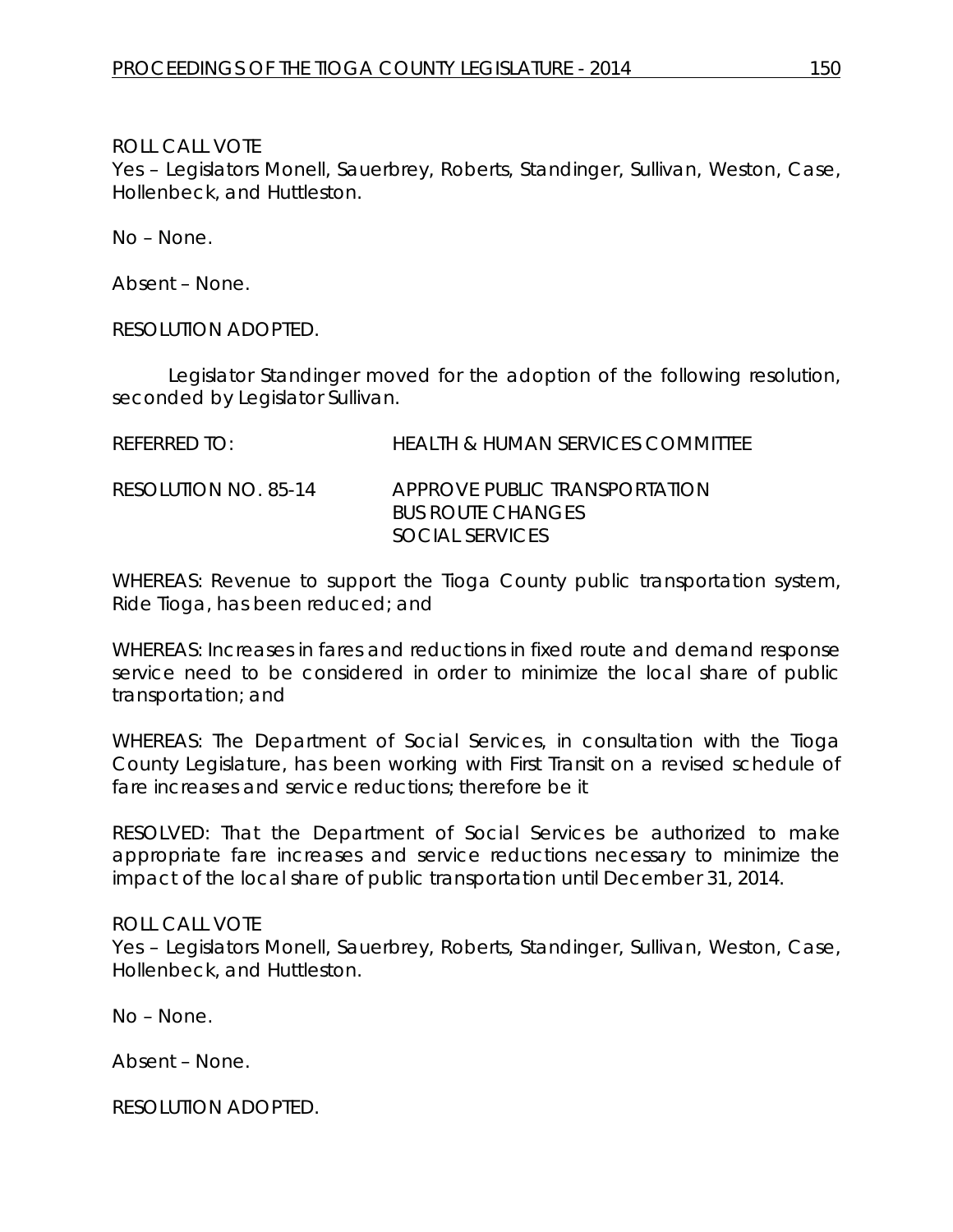Legislator Standinger moved for the adoption of the following resolution, seconded by Legislator Sullivan.

REFERRED TO: HEALTH & HUMAN SERVICES COMMITTEE JOB TRAINING COMMITTEE

RESOLUTION NO. 86-14 *AMEND TIOGA EMPLOYMENT CENTER BUDGET*

WHEREAS: The Tioga Employment Center, as part of the Broome-Tioga Workforce New York for employment and training services, is fully funded under the federal Workforce Investment Act; and

WHEREAS: NYS Department of Labor has allocated administrative funds to administer the NEG-OJT contracts; and

WHEREAS: The funding is in the amount of \$1,354.08; and

WHEREAS: This funding can only be expended for personnel salaries; therefore be it

RESOLVED: That the Tioga Employment Center allocates the funds as follows:

From: CD4791 – Federal Aid-Federal Employment Program \$ 1,354.08

To: CD6293.10-10 – Federal Employment Program \$ 1,354.08

ROLL CALL VOTE

Yes – Legislators Monell, Sauerbrey, Roberts, Standinger, Sullivan, Weston, Case, Hollenbeck, and Huttleston.

No – None.

Absent – None.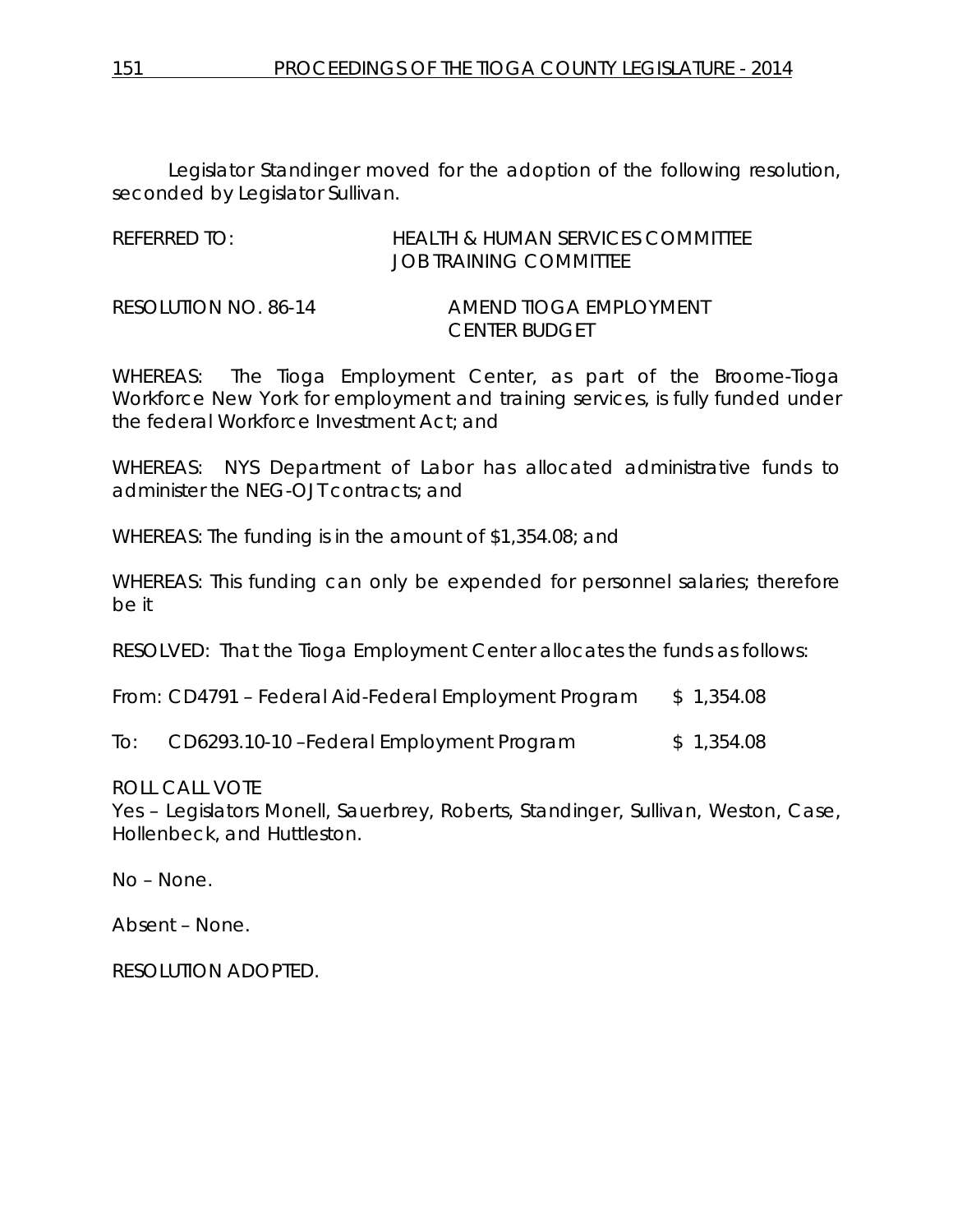Legislator Sullivan moved for the adoption of the following resolution, seconded by Legislator Monell.

| <b>REFERRED TO:</b> | <b>INFORMATION TECHNOLOGY COMMITTEE</b> |
|---------------------|-----------------------------------------|
|                     |                                         |

RESOLUTION NO. 87-14 *AUTHORIZE CANCELLATION OF AGREEMENT WITH XENOS GROUP, INC.*

WHEREAS: In 2005, Tioga County entered into a License, Services and Support Agreement with Xenos Group Inc. for software licenses and support for the County's Infoweb; and

WHEREAS: Said license and support agreement has been renewed on an annual basis since 2005 and is set to expire May 14, 2014; and

WHEREAS: The annual maintenance fee being requested by the parent company of Xenos, namely Acuate Corporation, has greatly increased the cost of staying with this solution; and

WHEREAS: The IT Department has found another solution that exceeds the capabilities of the Xenos software at less cost to the County; and

WHEREAS: Tioga County wishes to cancel the current Agreement with Xenos; therefore, be it

RESOLVED: That the Chair of the Legislature is authorized, retroactive to April 8, 2014, to sign a letter providing the requisite 30 days' notice of cancellation to Xenos Group Inc, thereby cancelling the Agreement and subsequent renewals entered into with Xenos Group Inc.; and be it further

RESOLVED: That the County Attorney is authorized to engage the services of a process server in Ontario Canada to serve the notice of cancellation upon Xenos Group Inc.

# ROLL CALL VOTE

Yes – Legislators Monell, Sauerbrey, Roberts, Standinger, Sullivan, Weston, Case, Hollenbeck, and Huttleston.

No – None.

Absent – None.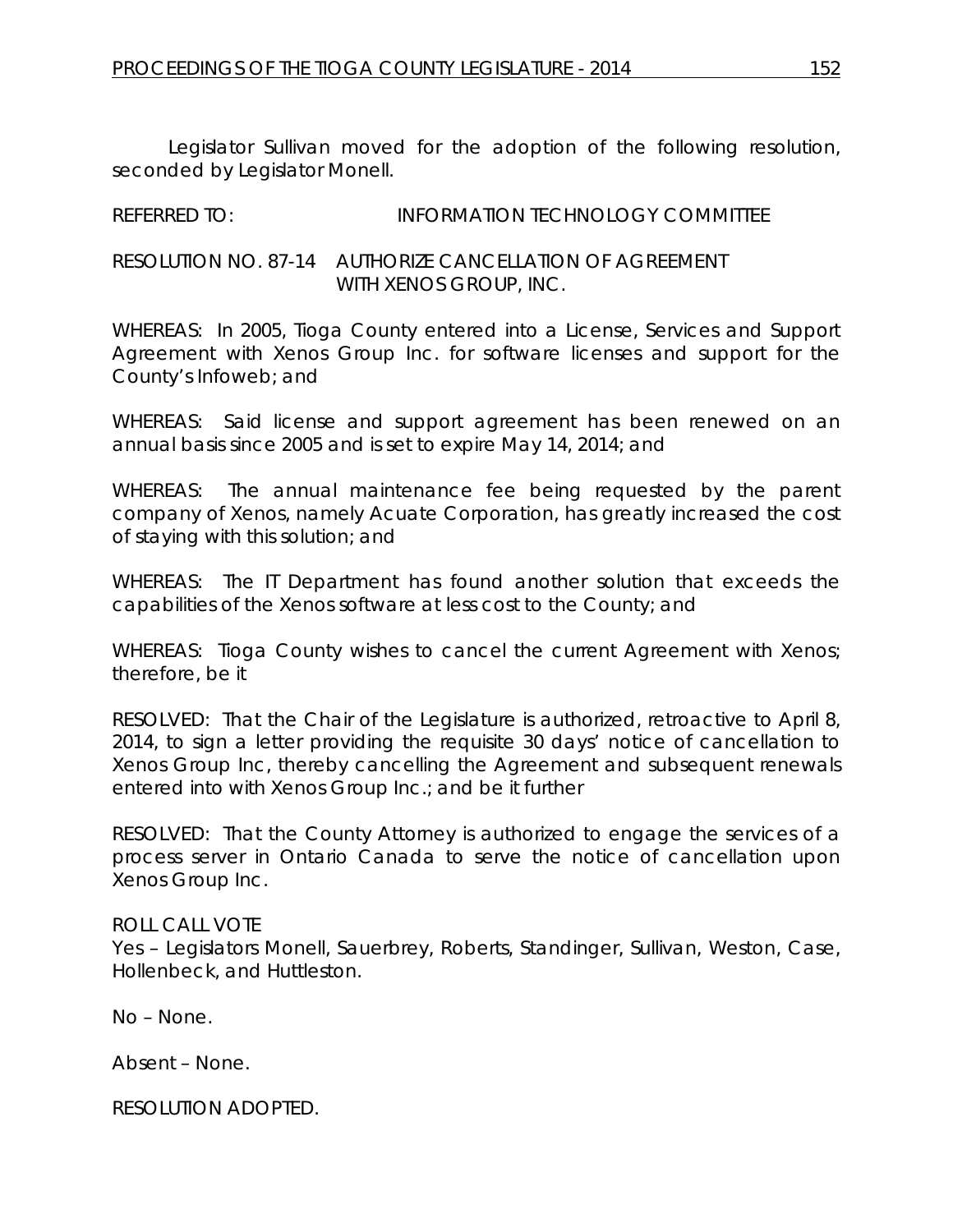Legislator Hollenbeck moved for the adoption of the following resolution, seconded by Legislator Standinger.

REFERRED TO: FINANCE/LEGAL

RESOLUTION NO. 88–14 *AMEND POLICY 23*

*PROCUREMENT POLICY*

WHEREAS: The Tioga County Legislature wishes to amend Policy 23; therefore be it

RESOLVED: That Policy 23 Procurement Policy be amended to provide as follows:

Section I. Procurement Procedures (second paragraph) states:

"and up to \$25,000 for larger departments".

Should be changed to read:

"and up to \$50,000 for larger departments".

Section IV. Determining the Necessity for Competitive Bidding – The chart is amended to provide as follows: "#16 should read Section 162; #17. Goods purchased from agencies for the blind or severely handicapped (Section 175-b) has been deleted; and #18 is now numbered #17 as reflected in the following chart.

|    |                                                     | SUBJECT TO<br><b>COMPETITVE</b> | <b>LOCAL POLICIES</b><br>(SECTION 104-b) |
|----|-----------------------------------------------------|---------------------------------|------------------------------------------|
|    |                                                     | <b>BIDDING</b>                  |                                          |
|    |                                                     | (SECTION 103)                   |                                          |
|    | Purchase and Contracts for Public Works             |                                 |                                          |
| 1. | Purchase Contract - Above \$20,000                  | X                               |                                          |
| 2. | Purchase Contract - \$20,000 or less                |                                 | Χ                                        |
| 3. | Contract for Public Works - Above \$35,000          | X                               |                                          |
| 4. | Contract for Public Works - \$35,000 or less        |                                 | X                                        |
|    | Procurements Exempt from Both Section 103 and 104-b |                                 |                                          |
| 5. | Preferred Source (State Finance Law, Section 162;   |                                 | X(a)                                     |
|    | Correction Law, Sections 184, 186)                  |                                 |                                          |
| 6. | State Contract (GML, Section 104)                   |                                 | X(a)                                     |
| 7. | County Contract (GML, Section 103[3])               |                                 | X(a)                                     |
|    | Procurements Exempt from Section 103                |                                 |                                          |
| 8. | Emergency (GML, Section 103[4]                      |                                 | X                                        |
| 9. | Sole Source                                         |                                 | Χ                                        |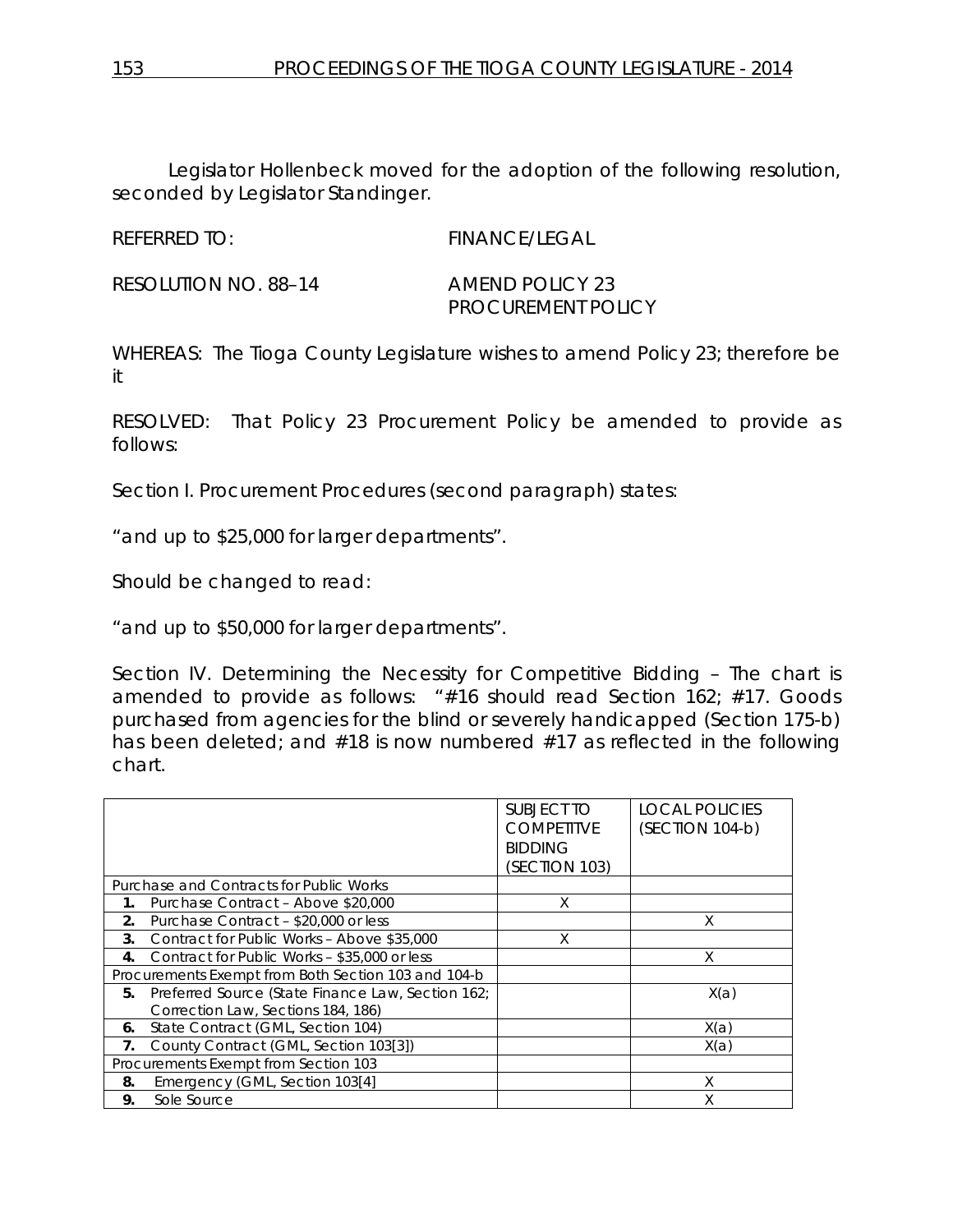| 10. Professional Service                                                                                                                                                                 |      | Χ    |
|------------------------------------------------------------------------------------------------------------------------------------------------------------------------------------------|------|------|
| True Leases<br>11.                                                                                                                                                                       | X(b) |      |
| 12.<br>Insurance                                                                                                                                                                         |      | X    |
| <b>13.</b> Surplus/Second-hand Materials,<br>Supplies,<br>Equipment from certain Other Governments<br>(GML, Section 103[9][10])                                                          |      | Χ    |
| 14. Certain Food, Milk Purchases (GML, Section<br>103[9][10]                                                                                                                             |      | X(c) |
| 15. The contract is for standardized equipment,<br>materials or supplies previously awarded by the<br>County of Tioga to a supplier pursuant to General<br>Municipal Law Section 103(5); |      |      |
| 16. The procurement is to be made pursuant to<br>Correction Law Section 186 or State Finance Law<br>Section 162                                                                          |      |      |
| 17. Certain Municipal Hospital or Nutrition Program<br>Purchases (GML, Section 103[8])                                                                                                   |      | X    |

Section V. Methods of Procurement Not Covered by Bidding - The Purchasing Processing chart is amended to provide as follows: "Professional Services GML 104-b "x" removed from RFP column and "a" placed in other column as reflected in the following chart.

| Procurements                                                                         |          | <b>Verbal Quotes</b> |   | Written |            | <b>RFP</b> | Formal | Other |
|--------------------------------------------------------------------------------------|----------|----------------------|---|---------|------------|------------|--------|-------|
|                                                                                      |          |                      |   | Quotes  |            |            | Bid    |       |
|                                                                                      | $\Omega$ |                      | 3 | 3       | $\geq 3^*$ |            |        |       |
| $\mathcal{R}_{\mathcal{L}}$<br><b>Commodities</b><br>(Equipment,<br><b>Materials</b> |          |                      |   |         |            |            |        |       |
| Supplies)                                                                            |          |                      |   |         |            |            |        |       |
| \$500                                                                                | X        |                      |   |         |            |            |        |       |
| \$500 - \$1,499                                                                      |          |                      | X |         |            |            |        |       |
| $$1,500 - $4,999$                                                                    |          |                      |   | X       |            |            |        |       |
| \$5,000 - \$19,999                                                                   |          |                      |   |         | X          |            |        |       |
| \$20,000 & over                                                                      |          |                      |   |         |            |            | X      |       |
| <b>Public Works and Contracted Services</b>                                          |          |                      |   |         |            |            |        |       |
| \$10,000                                                                             | X        |                      |   |         |            |            |        |       |
| $$10,000 - $19,999$                                                                  |          |                      | X |         |            |            |        |       |
| \$20,000 - \$34,999                                                                  |          |                      |   | X       |            |            |        |       |
| \$35,000 & over                                                                      |          |                      |   |         |            |            | X      |       |
| Over \$35,000 - sealed bids in conformance                                           |          |                      |   |         |            |            | X      |       |
| with GML, Section 103.                                                               |          |                      |   |         |            |            |        |       |
| Emergencies GML 103(4)                                                               |          |                      |   |         |            |            |        | a.    |
| Insurance                                                                            |          |                      |   |         |            |            |        | a.    |
| Professional Services GML 104-b                                                      |          |                      |   |         |            |            |        | a.    |
| True Leases (other than school districts)                                            |          |                      |   |         | X          |            |        |       |
| Second-Hand<br>Other<br>Equipment<br>from                                            |          |                      |   |         |            |            |        | a.    |
| Governments                                                                          |          |                      |   |         |            |            |        |       |
| Sole Source (i.e., patented or monopoly item)                                        |          |                      |   |         |            |            |        | a.    |

Section VI. Procedure to Be Used When Competitive Bidding Not Required, paragraphs C & D are amended to provide as follows:

Paragraph C shall have added a #4 as follows: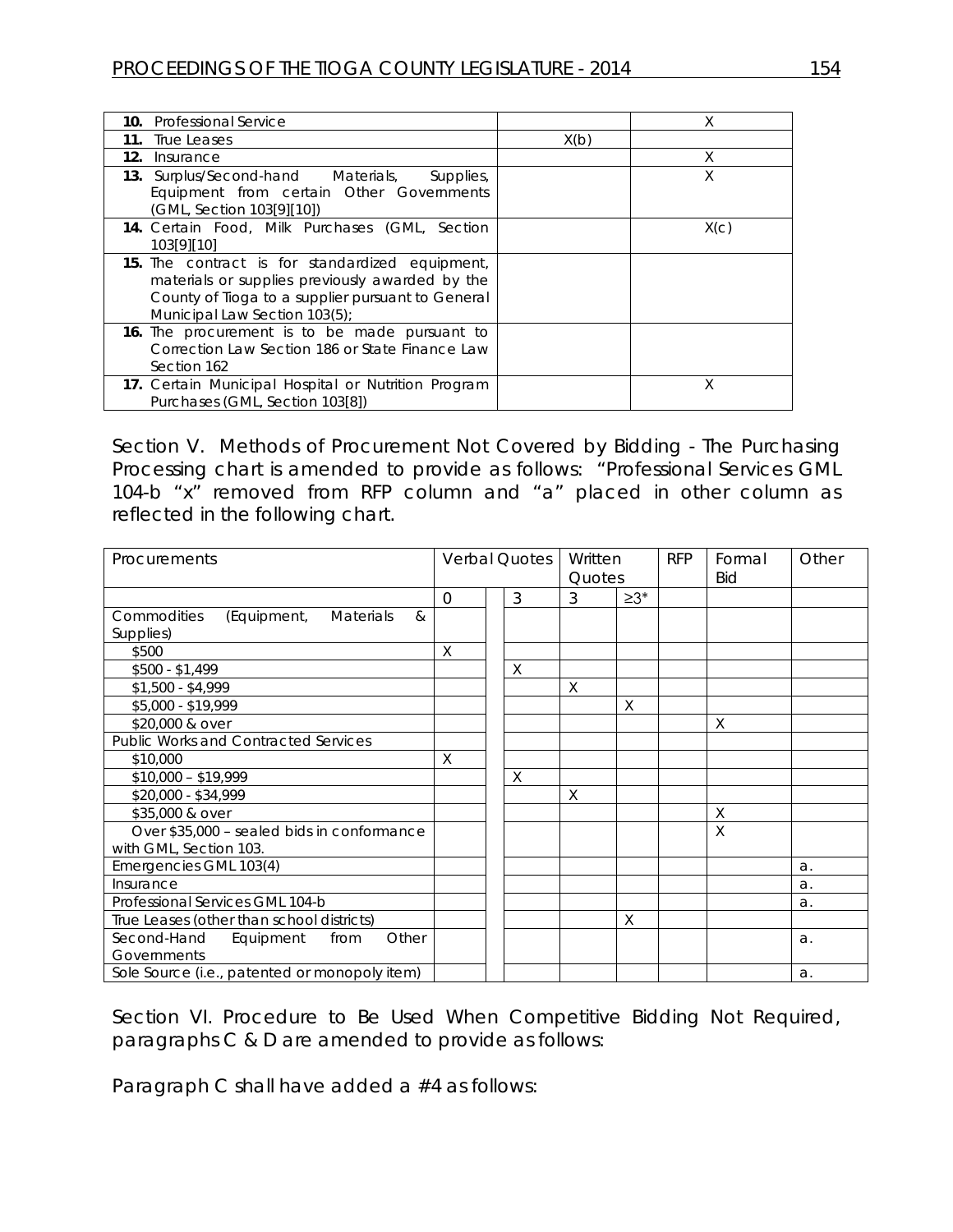4. For Professional Services; or

Paragraph C – what is currently labeled D is now labeled #5 with section of Law changes to b. and c. as follows:

- 5. Made pursuant to any one of the following:
	- a. General Municipal Law Section 103(3) or Section 104; or
	- b. State Finance Law Section 162; or
	- c. Correction Law Section 186; or
	- d. The policies and procedures adopted by the Legislature pursuant to General Municipal Law Section 104-B (2) (f) and Paragraph 3 of the Bidding Policy.

Paragraph C – what is currently labeled E is now labeled "D" as follows:

D. A good faith effort shall be made to obtain the required number of proposals or quotations. If the Purchaser is unable to obtain the required number of proposals or quotations, the Purchaser shall document the attempt made at obtaining the proposals. In no event shall the inability to obtain the proposals or quotes be a bar to the procurement.

Section VII. Exemption by Act of the County Legislature, paragraph C.2. is deleted "When the contract is for professional services or involves professional skills and knowledge", and the numbers are renumbered 1 through 4;

And be it further

RESOLVED: That the remainder of Policy 23 Procurement Policy shall remain in full force and effect.

ROLL CALL VOTE Yes – Legislators Monell, Sauerbrey, Roberts, Standinger, Sullivan, Weston, Case, Hollenbeck, and Huttleston.

No – None.

Absent – None.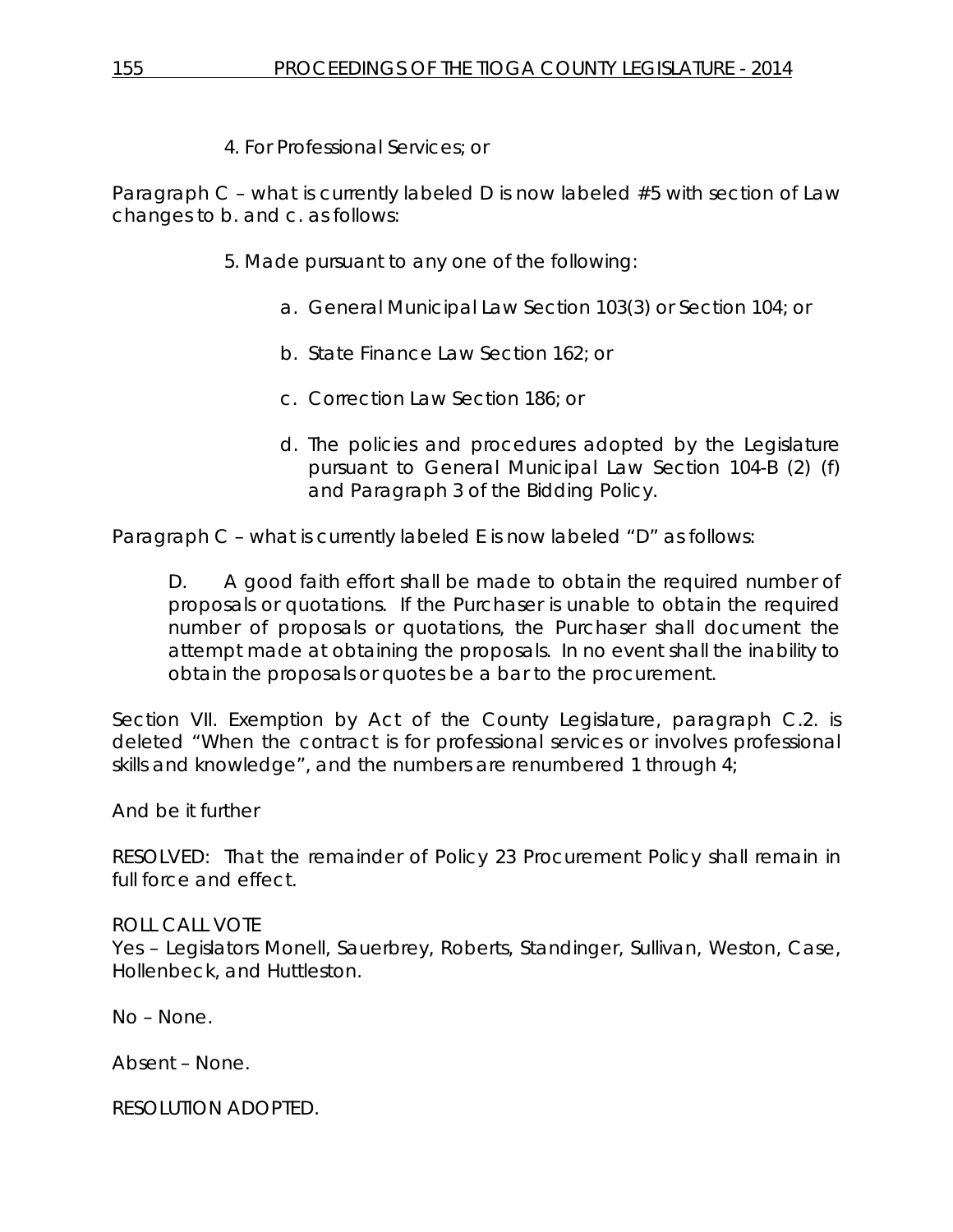Legislator Monell moved for the adoption of the following resolution, seconded by Legislator Hollenbeck.

| <b>REFERRED TO:</b> | PERSONNEL COMMITTEE |
|---------------------|---------------------|

| RESOLUTION NO. 89-14 | <b>AMEND COUNTY POLICY 44:</b> |
|----------------------|--------------------------------|
|                      | <b>NON-UNION BENEFITS</b>      |

WHEREAS: County Policy 44 indicates, amongst other things, how much Non-Union employees contribute toward the health insurance; and

WHEREAS: For the past several years, the County has been consistently increasing health insurance contributions from all employee groups; and

WHEREAS: A desire to establish a multi-year plan for Legislator's contributions has been expressed by some of the Legislators; therefore be it

RESOLVED: That County Policy 44: Non-Union Benefits, Section 5 be amended so that the Contributions Chart appears as follows:

# Contributions (% of Premium)

| Legislators                     | 2013<br>7% | 2014<br>$8\frac{1}{2}$ % | 2015<br>$10\frac{1}{2}\%$ | 2016<br>$12\frac{1}{2}\%$ | 2017<br>15% |
|---------------------------------|------------|--------------------------|---------------------------|---------------------------|-------------|
| Full-time hired prior to 1/1/09 | 10%        | 121/2%                   |                           |                           |             |
| Full-time hired after 1/1/09    | 15%        | 15%                      |                           |                           |             |
| 4 day/week Attorneys            | -------    | 15%                      |                           |                           |             |
| Part-time Attorneys             | 20%        | 20%                      |                           |                           |             |

and be it further

RESOLVED: That the remainder of the Policy remain unchanged at this time.

Legislator Sullivan spoke. "I think it is important to clarify what this resolution does and in the third whereas statement it points that out, and that is it is an increase to Legislators health insurance contributions for the next three years. We had already increased our health insurance contributions four of the last five years. In 2009 our health insurance contribution was slightly less than 2%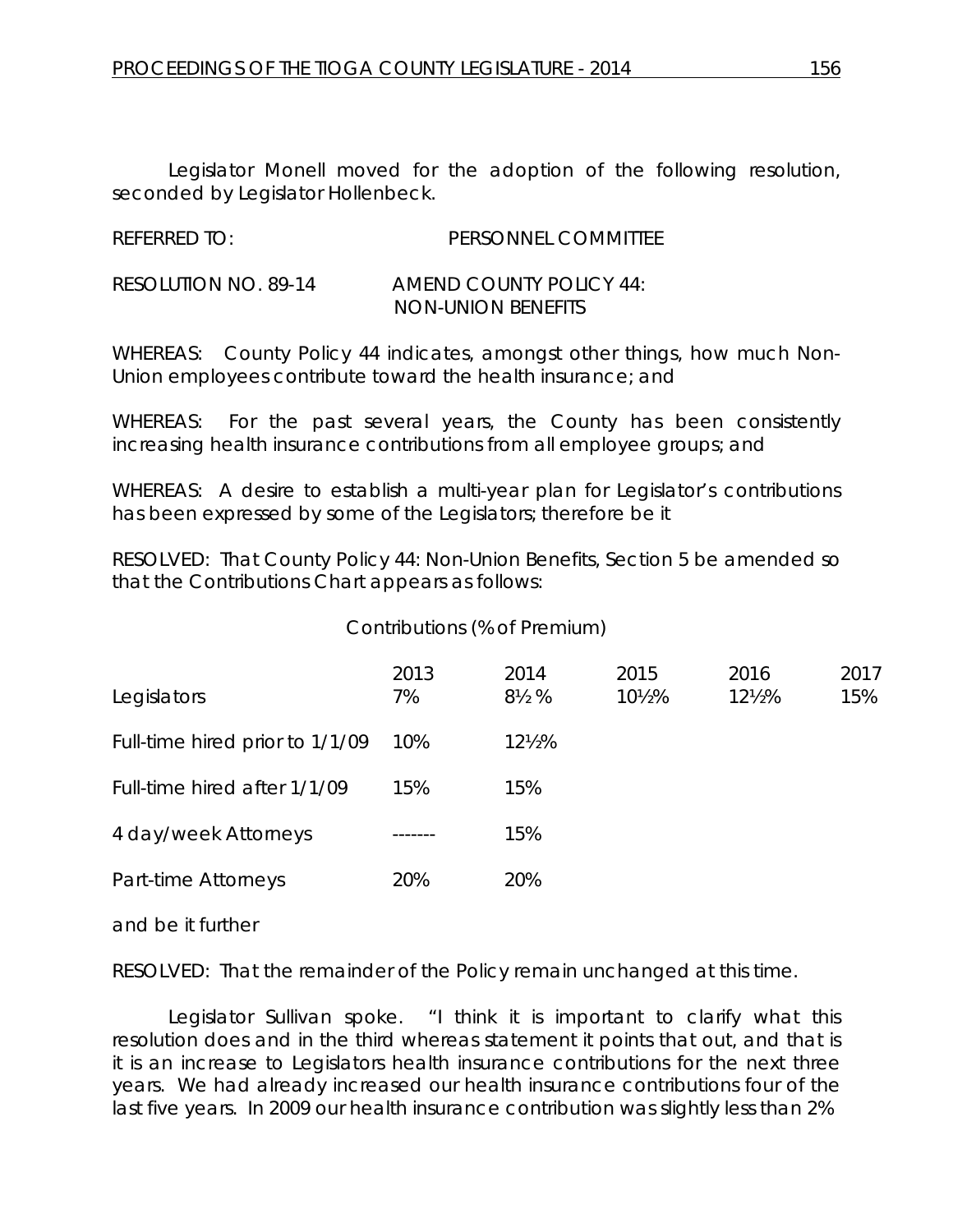of our salary. The amount we pay this year is nearly eight times more than what we paid in 2009 and it equates to nearly 14% of our current salary. With the increases called for in this resolution, by the year 2017 the Legislators who participate in the health insurance program will be paying almost 17 times the amount than we paid in 2009."

# ROLL CALL VOTE

Yes – Legislators Monell, Sauerbrey, Roberts, Standinger, Sullivan, Weston, Case, Hollenbeck, and Huttleston.

No – None.

Absent – None.

RESOLUTION ADOPTED.

Legislator Standinger moved for the adoption of the following resolution, seconded by Legislator Monell.

| REFERRING TO:        | HEALTH & HUMAN SERVICES COMMITTEE<br>PERSONNEL COMMITTEE                                 |
|----------------------|------------------------------------------------------------------------------------------|
| RESOLUTION NO. 90-14 | RECLASSIFY VACANT POSITION; AUTHORIZE<br>WAIVER OF 90-DAY HIRING DELAY<br>MENTAL HYGIENE |

WHEREAS: Legislative approval is required for all position reclassifications; and waivers of 90-day hiring delay; and

WHEREAS: One Senior Clinical Social Worker position (CSEA Salary Grade XVII) will become vacant on May 1, 2014 due to the retirement of an incumbent; and

WHEREAS: Director of Community Services has reviewed the staffing needs within the Mental Hygiene Department and has determined that said vacancy would be better utilized in the service of clients if the position was classified as a Clinical Social Worker; and

WHEREAS: Due to program needs, there is an immediate need to fill the vacancy as a Clinical Social Worker; therefore be it